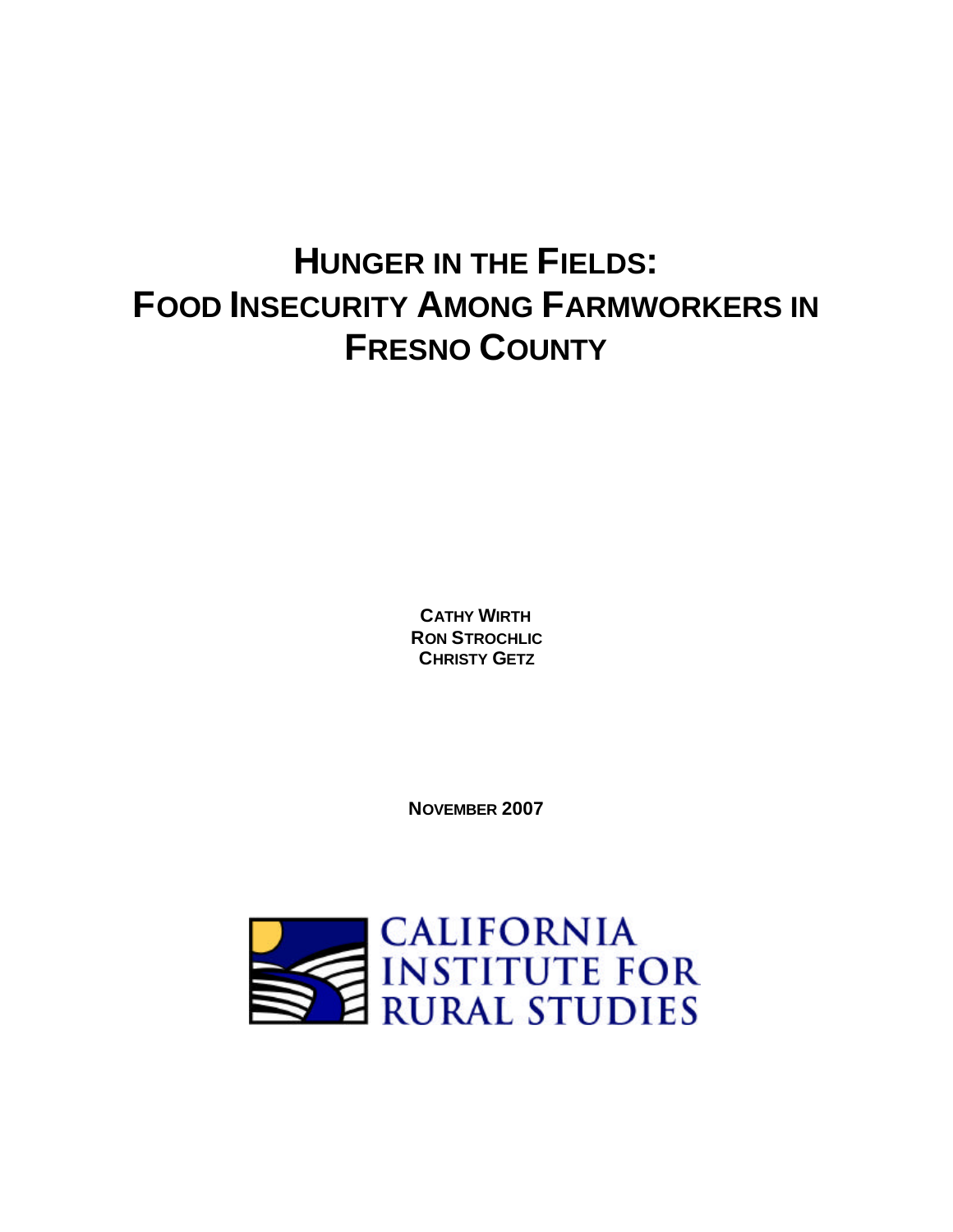## **TABLE OF CONTENTS**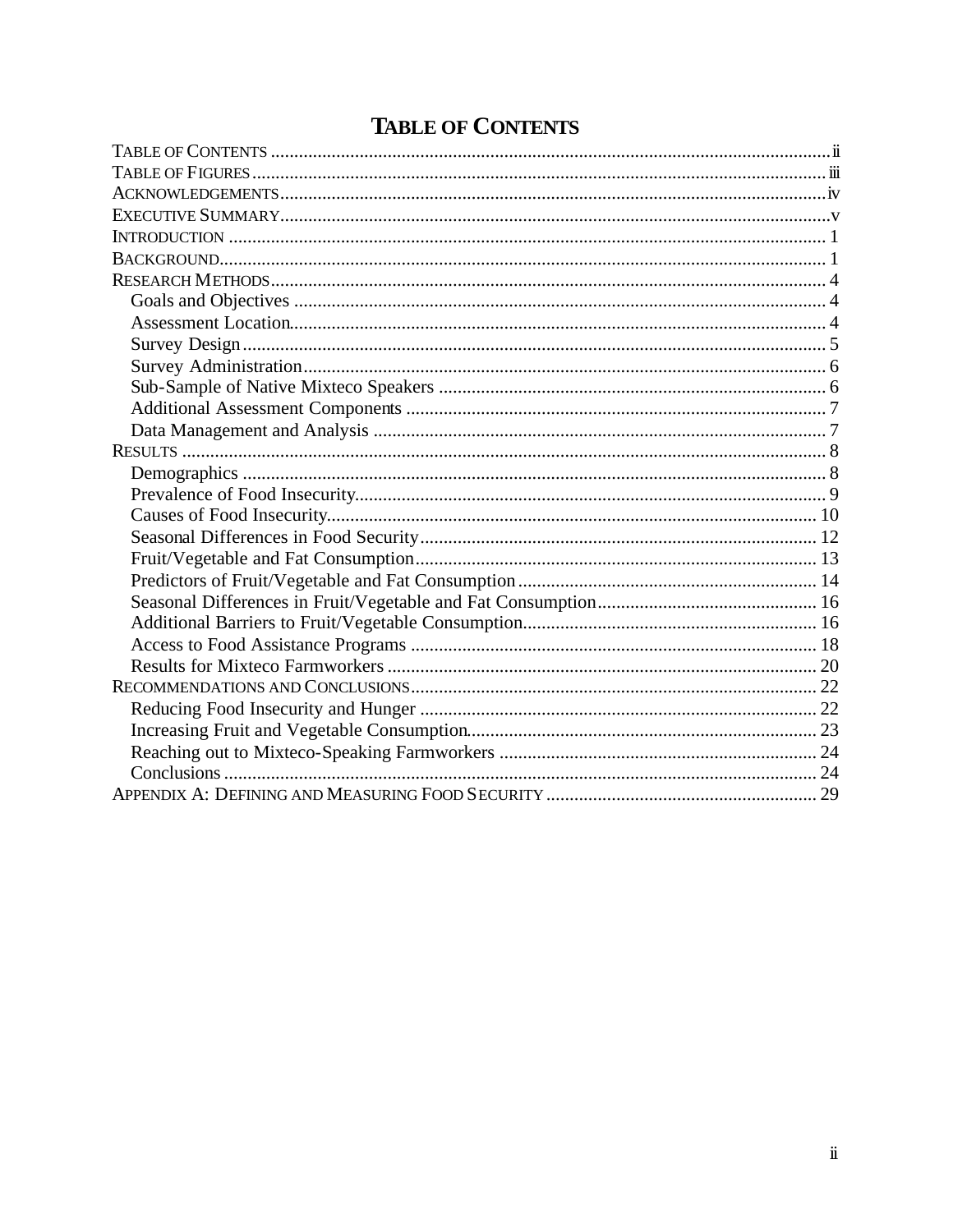## **TABLE OF FIGURES**

| Table 1. Selected demographic characteristics of the Fresno Farmworker Food Security Assessment<br>sample (n=394), as compared to demographic data for California farmworkers from the 2003-2004            |
|-------------------------------------------------------------------------------------------------------------------------------------------------------------------------------------------------------------|
| Figure 1. Food security status of farmworkers participating in the Fresno Farmworker Food Security                                                                                                          |
| Table 2. Percent of respondents answering affirmatively to select questions related to adult and child food                                                                                                 |
|                                                                                                                                                                                                             |
|                                                                                                                                                                                                             |
| Figure 3. Percentage of food secure respondents that migrate and do not migrate12                                                                                                                           |
| Figure 4. Seasonal differences in food security status among Fresno Farmworker Food Security                                                                                                                |
| Table 4. Summary statistics for key variables during the winter and summer. All differences are                                                                                                             |
| Table 5. Fruit/vegetable and fat consumption among Fresno Farmworker Food Security Assessment                                                                                                               |
| Figure 5. Percentage of households, by season, with a member that is allowed to bring home                                                                                                                  |
|                                                                                                                                                                                                             |
| Table 7. Reported frequencies of a variety of potential barriers to healthy eating17                                                                                                                        |
| Figure 6. Forms of transportation to where respondents do the majority of their grocery shopping.  18                                                                                                       |
| Table 8. Percentage of eligible respondents participating in food assistance programs at the time of survey                                                                                                 |
| Table 9. Comparison of Food Stamp program utilization in the winter and in the summer.  19                                                                                                                  |
| Table 10. Comparison of demographic characteristics: Mixteco-speaking respondents (n=60) and native                                                                                                         |
| Figure 7. Seasonal differences in food security status among native Mixteco-speaking respondents                                                                                                            |
| Table 11. Comparison of seasonal variations in hours of work, type of payment and migration patterns<br>between native Mixteco-speaking respondents (n=60) and native Spanish-speaking respondents (n=394). |
| Table 12. Comparison of fruit/vegetable and fat consumption between Mixteco (n=60) and non-Mixteco<br>.22                                                                                                   |
| Table 13. Definitions of food security, food insecurity and hunger as developed by the American Institute                                                                                                   |
| Table 14. U.S. Household Food Security Scale categories of food security, as defined in the USDA's                                                                                                          |
| Table 15. Comparison of old and new terminology used by the USDA to describe food security status.<br>Source: USDA ERS Briefing Room. Food Security in the United States: Hunger and Food Security.         |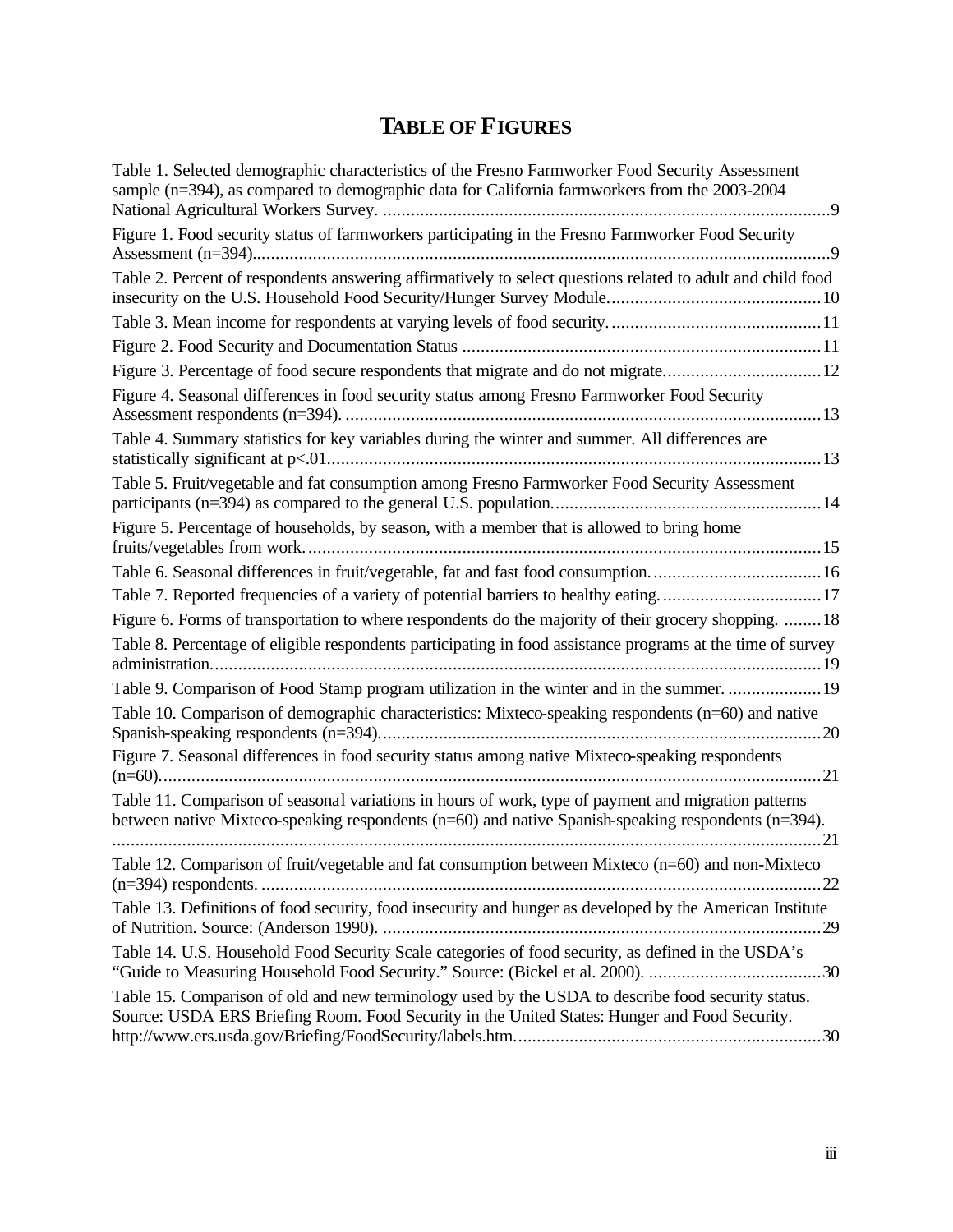### **ACKNOWLEDGEMENTS**

The Fresno County Farmworker Food Security Assessment was made possible with funds from the Network for a Healthy California and the Community Food and Nutrition Program. We are grateful for their financial support and their interest in contributing to improving the nutritional status of farmworkers and their accompanying family members.

A number of people worked on various aspects of this project and collaborating with them has been a particularly gratifying part of this work. Martha Alvarado, Estela Lara, Rosemary Moreno and other staff from Centro La Familia Advocacy Services in Fresno spent many long, hot hours in the Central Valley sun conducting interviews with farmworkers. Javier Melesio also did a wonderful job of conducting interviews with Mixteco-speaking farmworkers. Edie Jessup of Fresno Metro Ministries, Ellen Braff-Guajardo of The California Endowment (formerly California Rural Legal Assistance), Gloria Pecina of United Health Centers and Nayamín Martínez of the Centro Binacional para el Desarrollo Indígena Oaxaqueño (Binational Center for the Development of Indigenous Communities, CBDIO) all helped to arrange focus groups and/or offered invaluable advice based on their experience working with farmworkers and others in Fresno County. Finally, this research would not have been possible without the participation of the 452 farmworkers who graciously agreed to be interviewed and who were willing to share their time, perspective and opinions with us.

Several people also helped with the data entry and analysis stage of this project. We could not have completed the statistical analysis of the assessment data without the expert help of Tom Piazza of the Survey Research Center at the University of California, Berkeley and Mark Nord of the USDA. Tom very generously shared his time and statistical expertise to answer our questions about how to analyze and present this complicated data set. Mark was an invaluable source of information about how to best utilize and interpret data from the U.S. Household Food Security Survey Module. In addition, we are grateful for the assistance of Vini Pabon, Erin Derden-Little, Becca Brier-Rosenfield and Yara Lomeli-Loibl, who helped with data entry and analysis.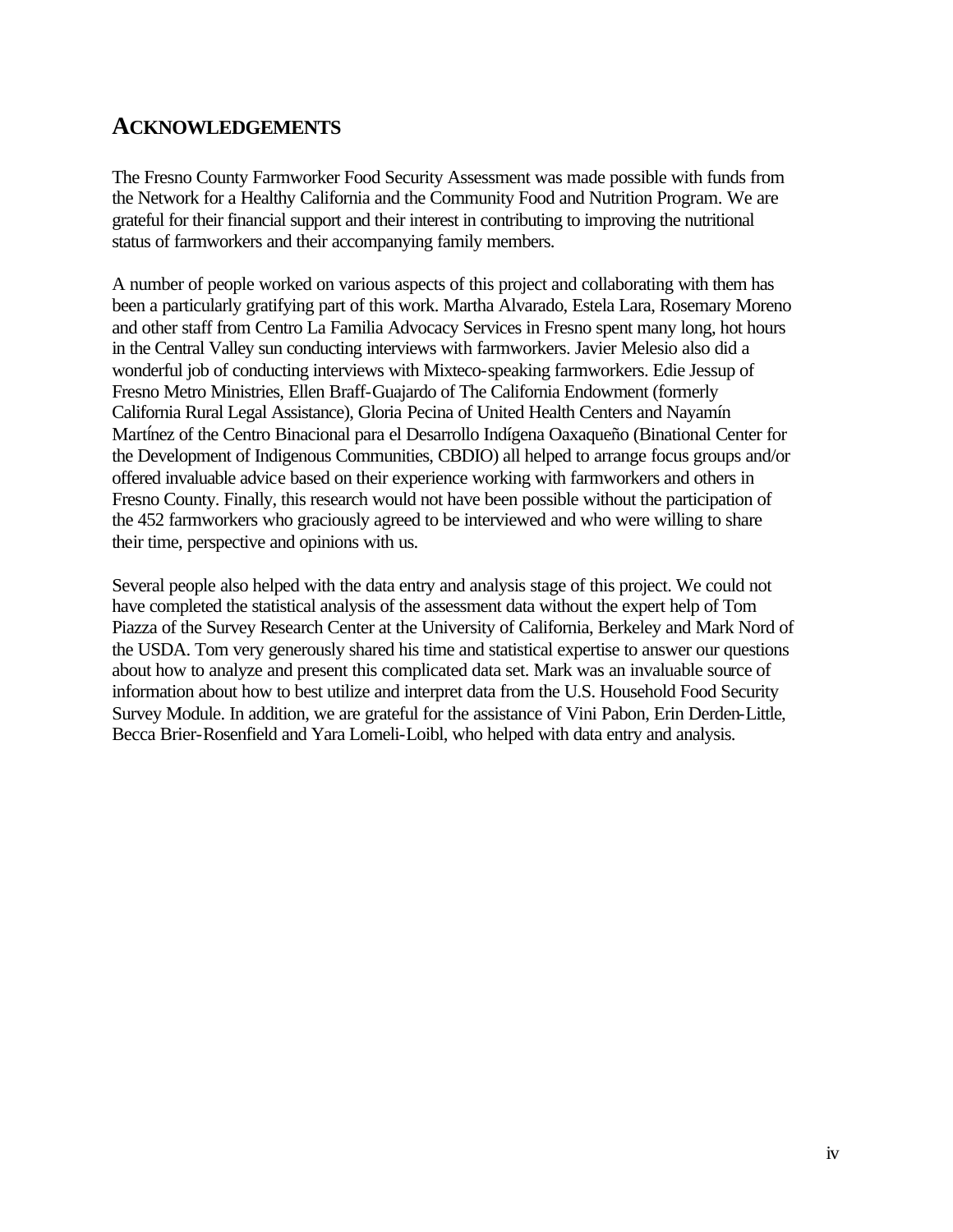## **EXECUTIVE SUMMARY**

The workers who cultivate California's extremely fertile farms often struggle to meet their basic needs, including access to adequate and nutritious food. However, almost no research has been carried out on hunger and diet among California farmworkers. In 2005, the California Institute for Rural Studies conducted an assessment that aimed to quantitatively describe farmworkers' experiences with hunger and their ability to access healthy foods such as fruits and vegetables. The quality of farmworker diets not only has important implications for the well-being of farmworkers, but also reflects upon the larger functioning of California's agricultural system.

The central component of the assessment was a survey that was conducted in-person with 454 farmworkers in Fresno County. The survey sample included 394 native Spanish-speaking respondents and 60 native Mixteco-speaking respondents. Mixteco is one of Mexico's many indigenous languages and indigenous language speakers are one of the fastest-growing and poorest subpopulations of farmworkers in California. Fresno County was selected as the study site because of its status as the top agricultural county in the United States, high rates of food insecurity and a large concentration of agricultural workers. Surveys were administered at five locations throughout Fresno County, including two urban sites, two rural sites and one farm labor camp. In order to capture seasonal variations, half of the surveys were conducted in the winter months and half in the summer months.

The overall prevalence of food insecurity among farmworkers participating in the assessment was 45%. Thirty-four percent of respondents were food insecure without hunger while an additional 11% were food insecure with hunger. Factors associated with food security include income, documentation status, migration status, accompaniment status and food stamp utilization. While the percentage of food secure respondents was virtually identical in the summer and in the winter, the prevalence of hunger was lower in the summer.

With respect to diet quality, the findings indicate that many farmworkers have diets high in fat and low in fruit and vegetable consumption. Fully 86% of respondents reported a high-fat diet (i.e., over 30% of calories from fat), while 42% consumed less than three servings of fruits and vegetables per day. Variables associated with fruit and vegetable consumption included migration status, education and being allowed to bring fruits and vegetables home from the fields. Variables associated with fat consumption included income, migration status, gender and accompaniment status. There were no differences with respect to fruit/vegetable or fat consumption between the winter and the summer. In the summer, however, there was an increase in the percentage of respondents reporting fast food consumption, which is likely associated with less time for cooking coupled with more disposable income.

The assessment also elicited information about participation in food assistance programs. The school lunch and WIC programs were the most highly utilized programs among eligible respondents. Notably, these programs do not have documentation status requirements and have children as a central part of their target population. In contrast, only 48% of eligible respondents reported food stamp utilization. Participation in this program varied by season: 55% of eligible respondents utilized the program in the winter, compared with only 37% in the summer.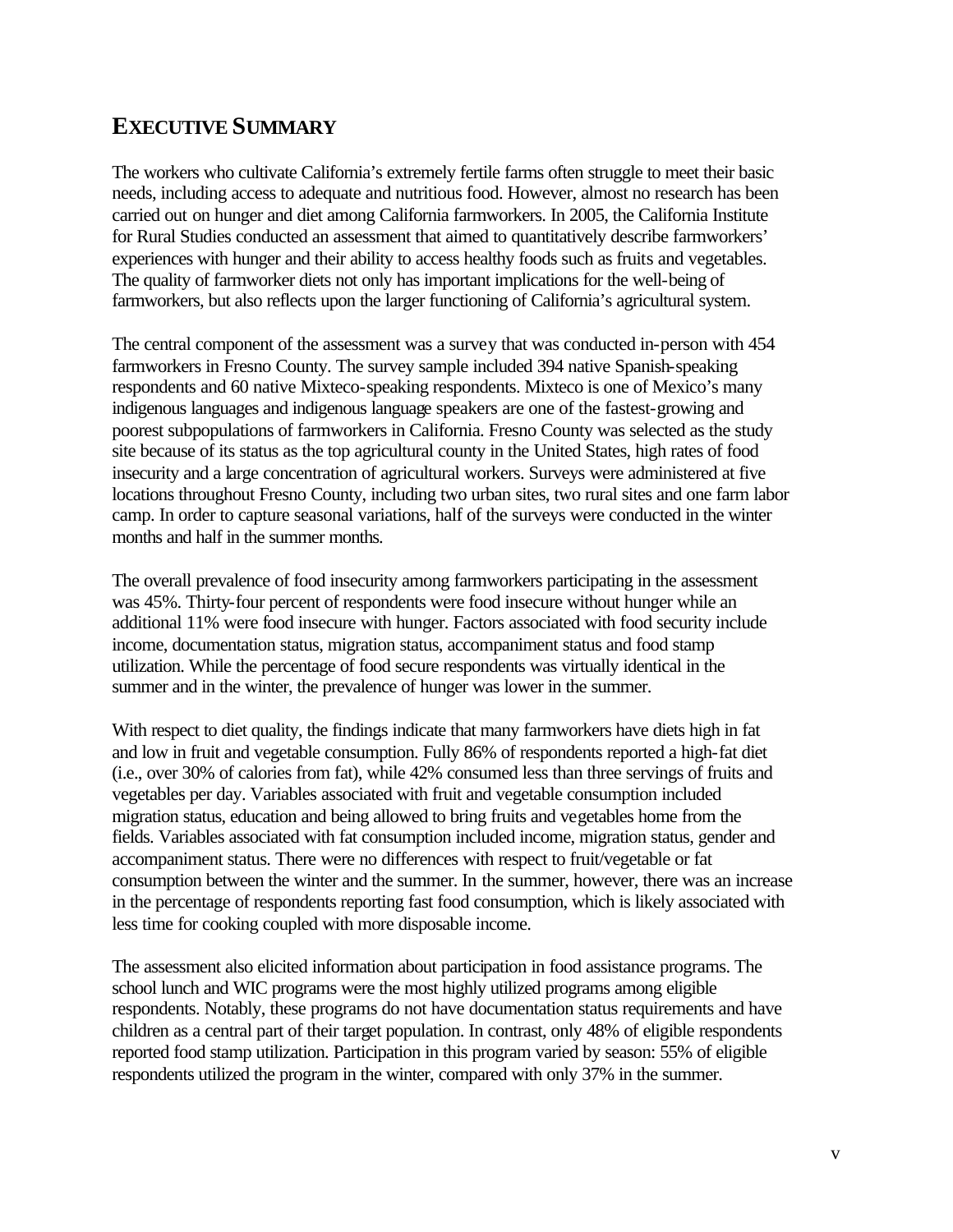Findings from a sub-sample of 60 Mixteco farmworkers revealed stark differences between the winter and summer months. In the winter, 76% of native Mixteco-speaking respondents experienced food insecurity and 48% experienced hunger. Conversely, none reported food insecurity or hunger during the summer. Higher rates of food insecurity during the winter may be associated with challenges obtaining employment among these relative newcomers. Findings regarding diet and nutrition found lower rates of both fruit/vegetable and fat consumption than non-Mixteco respondents.

Rates of food insecurity, hunger and poor diet were even higher among marginalized subgroups, such as undocumented workers, migrant workers and native Mixteco speakers. Reducing food insecurity, hunger and poor diet has important implications in terms of the human rights and health status of this population and the contributions they are able to make to California's agricultural economy. Given the wealth of food produced in California in the very regions where farmworkers are concentrated, it is not a question of supply but of ensuring that farmworkers have the resources and ability to obtain adequate and nutritious food.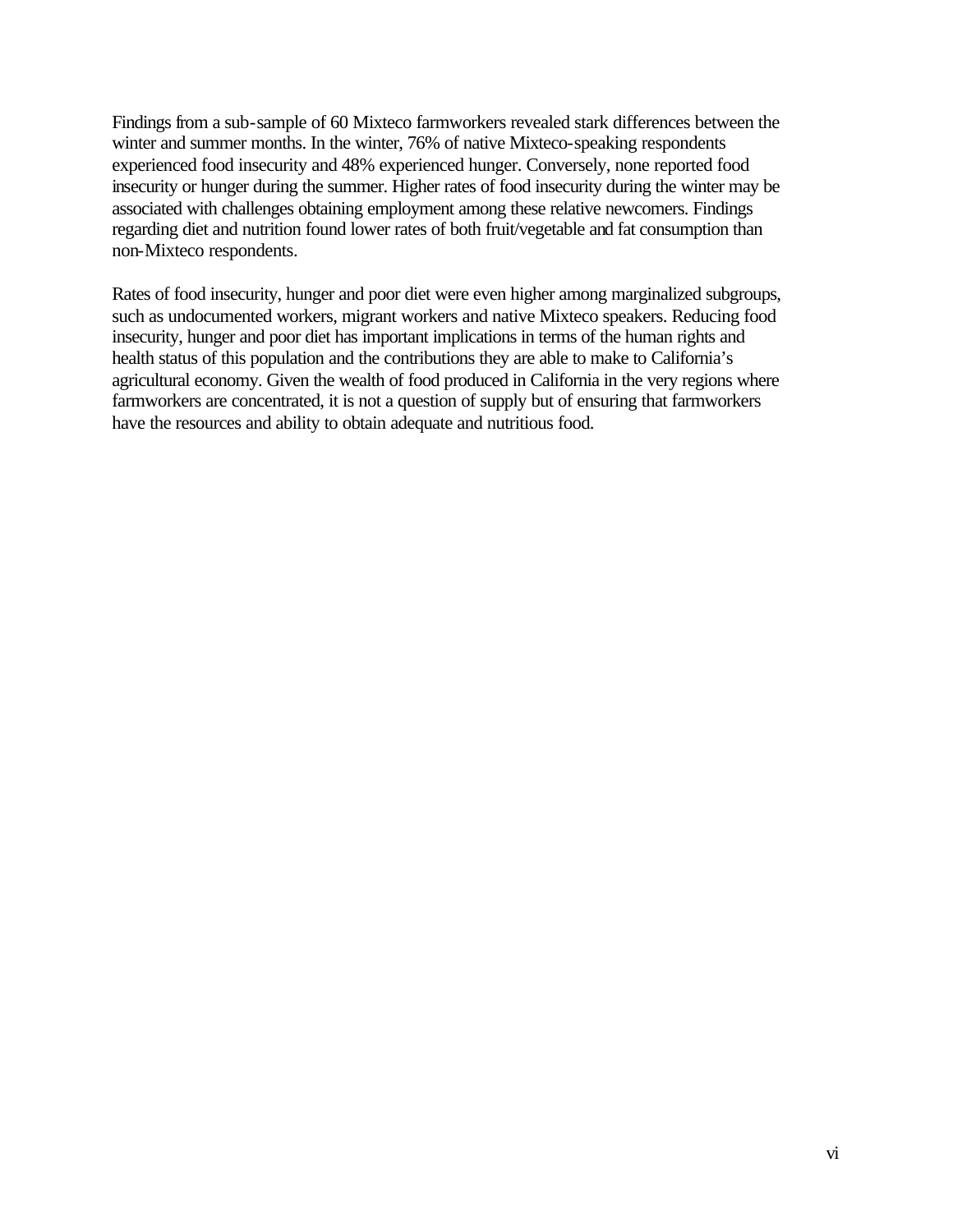## **INTRODUCTION**

California's rich agricultural heritage produces an abundance of fruits and vegetables that are consumed throughout the U.S. and the rest of the world. Nonetheless, relatively little of it finds its way into the homes of the farmworkers that plant, tend and harvest those same products. The incongruity of this situation has not gone unnoticed by those familiar with life in the fields. As Cesar Chavez once noted, "It is ironic that those who till the soil, cultivate and harvest the fruits, vegetables and other foods that fill your tables with abundance have nothing left for themselves."

Despite anecdotal evidence of farmworkers' struggles to adequately feed themselves and their families, there is limited empirical information regarding the nature of this problem. The California Institute for Rural Studies (CIRS), in collaboration with the University of California Cooperative Extension Building Food Security Working Group, conducted the Fresno Farmworker Food Security Assessment in 2005 to better understand issues associated with hunger and access to a healthy diet among agricultural workers.

## **BACKGROUND**

Two prior studies indicated that hunger and poor diet might be significant problems for farmworkers in California and set the stage for this research. CIRS conducted the California Agricultural Worker Health Survey (CAWHS) in 1999, a large-scale survey of the health status of approximately 1,000 agricultural workers in six major agricultural regions throughout California (Villarejo et al. 2000). The survey included a self-reported interview and a medical examination. The CAWHS identified high levels of obesity and diet-related disease among agricultural workers in California. Eighty-one percent of male respondents and 76% of female respondents were overweight, while 28% and 37% of males and females respectively were obese (Villarejo et al. 2000). The CAWHS survey also found high rates of high blood pressure, serum cholesterol and anemia among farmworkers. On the whole, 53% of male respondents and 46% of female respondents had at least one of three risk factors associated with chronic disease: obesity, high blood pressure and/or high serum cholesterol. Given that the median age of the respondents was 34 years and considering the level of physical activity involved in agricultural work, these findings pointed to possible dietary connections. As the CAWHS report (Villarejo et al. 2000) states,

"…the risks for chronic disease, such as heart disease, stroke, asthma and diabetes, are startlingly high for a group that is mostly comprised of young men who would normally be in the peak of physical condition. Hired farm work is often very strenuous and surely qualifies as regular exercise. Unhealthful diet is likely to be a major contributor to the conditions noted above. It is a tragedy and more than a little ironic that the labor force that is responsible for producing such a great abundance of healthy food in California should themselves be suffering from the effects of poor nutrition."

The second study contributing to this assessment was the first California Health Interview Survey (CHIS), a telephone survey of health status and behaviors administered to a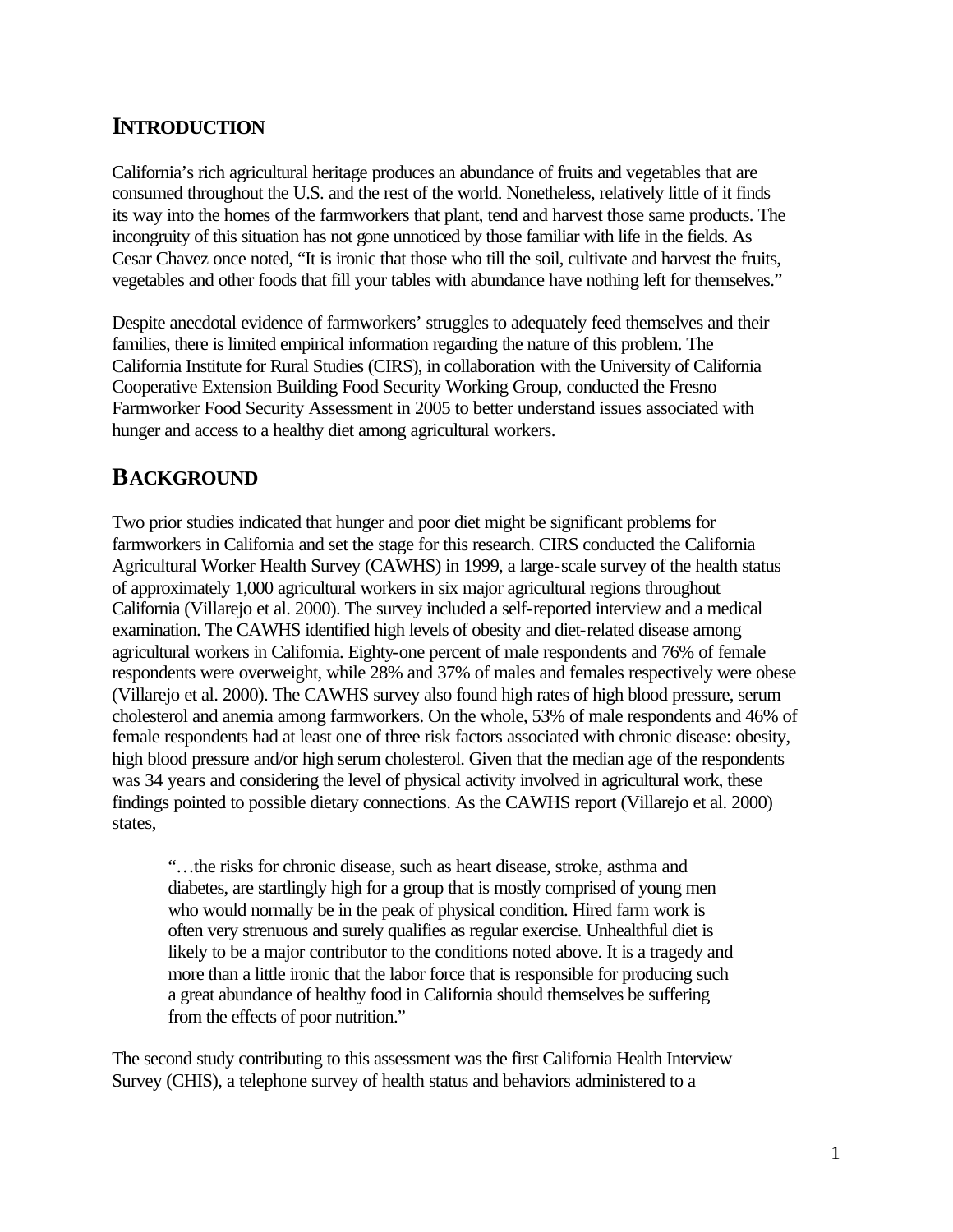representative sample of California residents. Among other items, the survey measures the food security status of adults below 200% of the Federal Poverty Level.

Food security is a useful measure of hunger and food access, in particular because standardized tools exist to measure individual and household food security status (Bickel et al.  $2000$ )<sup>1</sup>. At an individual or household level, food security is characterized by access to sufficient and nutritious food. Food insecurity is characterized by an ability to obtain sufficient food or food that meets the need for a nutritious and varied diet. Food insecurity can take many forms, ranging from reliance on a diet limited to a small number of inexpensive staples to hunger at its most severe.

A number of studies have demonstrated the relationship between food insecurity and poor health outcomes including heart disease, diabetes, high blood pressure and behavioral health conditions such as major depression (Stuff et al. 2004; Vozoris et al. 2003; Siefert et al. 2001). Research has also identified negative impacts of food insecurity on children, including greater frequency of childhood illnesses, poor academic performance and psycho-social problems (Alaimo et al. 2001a; Alaimo et al. 2001b; Kleinman et al. 1998; Olson 1999).

The 2001 CHIS results revealed a surprising and somewhat counterintuitive trend with respect to food security. The heavily agricultural San Joaquin Valley, which accounts for just over half of the state's agricultural production (Great Valley Center 2005), had some of the greatest levels of food insecurity in California. In fact, all eight of the San Joaquin Valley's counties were among the ten counties with the highest rates of food insecurity in California, with 33% to 41% of lowincome residents classified as food insecure (Harrison et al. 2002). The CHIS was conducted again in 2003 and 2005, with similar results. In 2003, the San Joaquin Valley still had comparatively high levels of food insecurity, with five of the top ten most food insecure counties in California (Harrison et al. 2005). In 2005, it had four of the top ten most food insecure counties in the state (Harrison et al. 2007).

The fact that the CHIS found such high rates of food insecurity in the San Joaquin Valley, an agricultural area that is home to many of California's farmworkers, raised questions about whether farmworkers might be suffering from particularly high rates of food insecurity. However, although the CHIS focuses on low-income California residents, it is hard to know to what extent it accurately reflects conditions experienced by farmworkers. As it is a telephone survey, California residents without phones are by nature excluded. Farmworkers, in particular those with the lowest income or in more precarious housing situations, are more likely to be without telephones. These limitations in sampling meant that the actual level of food insecurity among farmworkers could be even greater than indicated by the CHIS data.

Both the CHIS and CAWHS raised concerns about the extent of hunger and poor diet/nutrition among farmworkers and their family members. A number of studies in California and other states had similar findings. These studies are described below and helped inform the CIRS assessment.

 $\overline{a}$ 

 $<sup>1</sup>$  See Appendix A for more detailed information on how food security is defined and measured.</sup>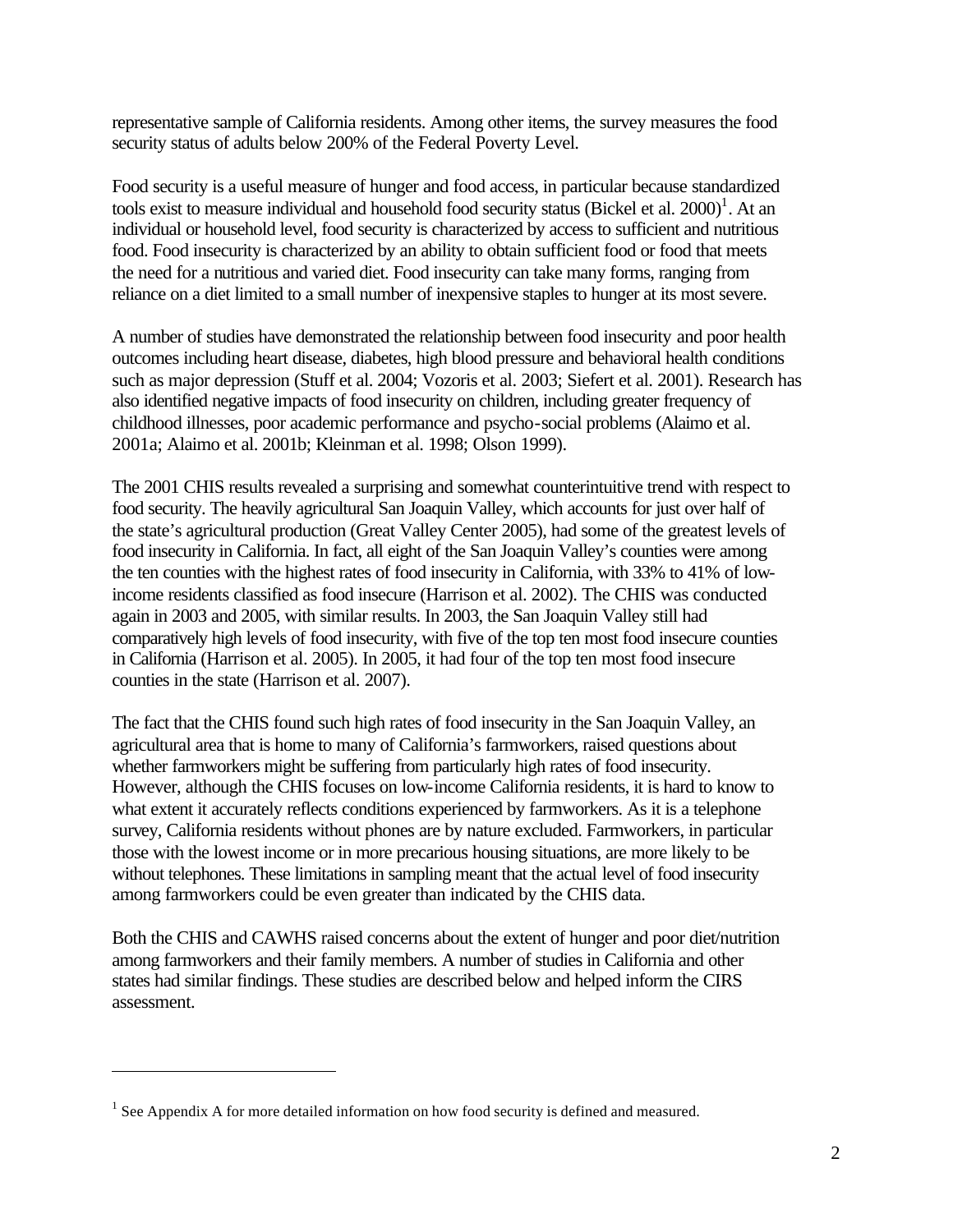Some of the most extensive evaluation of farmworker food security has been done in North Carolina, which has a growing population of immigrant farmworkers. From 2002 to 2004, a series of four studies were conducted in North Carolina, in which a total of 371 farmworker households were surveyed. Rates of food insecurity among the four samples ranged from 49.1% to 71.3% (Quandt et al. 2006). Qualitative information collected through additional in-depth interviews revealed that food insecurity was greatest in the winter, when agricultural employment is more limited.

Another comprehensive study of farmworker food security was conducted in Texas (Weigel et al. 2007). Data on food security and health status were gathered from 100 farmworker households. The findings revealed that 82% of households were food insecure, with 33% experiencing food insecurity without hunger and 49% food insecurity with hunger. Food insecurity was linked to negative health outcomes, primarily in the area of mental health.

Additional studies on farmworker food security and nutrition have been conducted in Pennsylvania, Virginia and Michigan. A study carried out in Pennsylvania in 2002 and 2003 included surveys with 401 migrant farmworkers and focus groups with another 117 farmworkers. Levels of food insecurity were low, as reported by only 8.2% of respondents (Cason et al. 2003). Nonetheless, the research found higher rates of obesity and unhealthy eating habits among participants in the Pennsylvania study, 57.5% of whom reported they had gained weight after arriving in the U.S. In a 24-hour dietary recall, 38% indicated they had eaten no servings of fruits, while 19% had eaten no vegetables. A survey of 49 farmworkers in Virginia (Essa 2001) found that 98% of respondents were food insecure at the household level. Focus group data from that assessment indicated farmworker concerns about unhealthy diets. Reported barriers to eating better included low income levels, insufficient time to prepare healthy food and lack of familiarity with where and how to get the foods they wanted. Another study of 150 migrant farmworkers in Michigan found that participating farmworkers suffered from a variety of diet related diseases, with 89% reporting inadequate fruit and vegetable intake (Kowalski et al. 1999).

Several studies have examined diet and nutrition among California farmworkers. A series of studies exploring dietary behaviors among Latinos in Monterey County included samples of male farmworkers living in labor camps (Winkleby et al. 2003; Winkleby et al. 2006). The studies, conducted in 1990 and 2000, found high levels of fat intake and low fruit/vegetable consumption among residents of labor camps. These rates were also higher than non-farmworker Latinos living in other parts of Monterey County.

As the vast majority of farmworkers in California are Latino and earn very little, two other studies involving low-income Latino populations in California deserve mention. A study of 630 low-income Latino, Vietnamese and Cambodian legal immigrants in California, Texas and Illinois found that a total of 81% came from households that were food insecure: 40% food insecure without hunger, 27% food insecure with moderate hunger and 14% food insecure with severe hunger (Kasper et al. 2000). Among a sample of 212 low-income Latino families from six different counties in California, a total of 61% families were food insecure: 45% food insecure without hunger, 13% food insecure with moderate hunger; and 3% food insecure with severe hunger (Kaiser et al. 2004).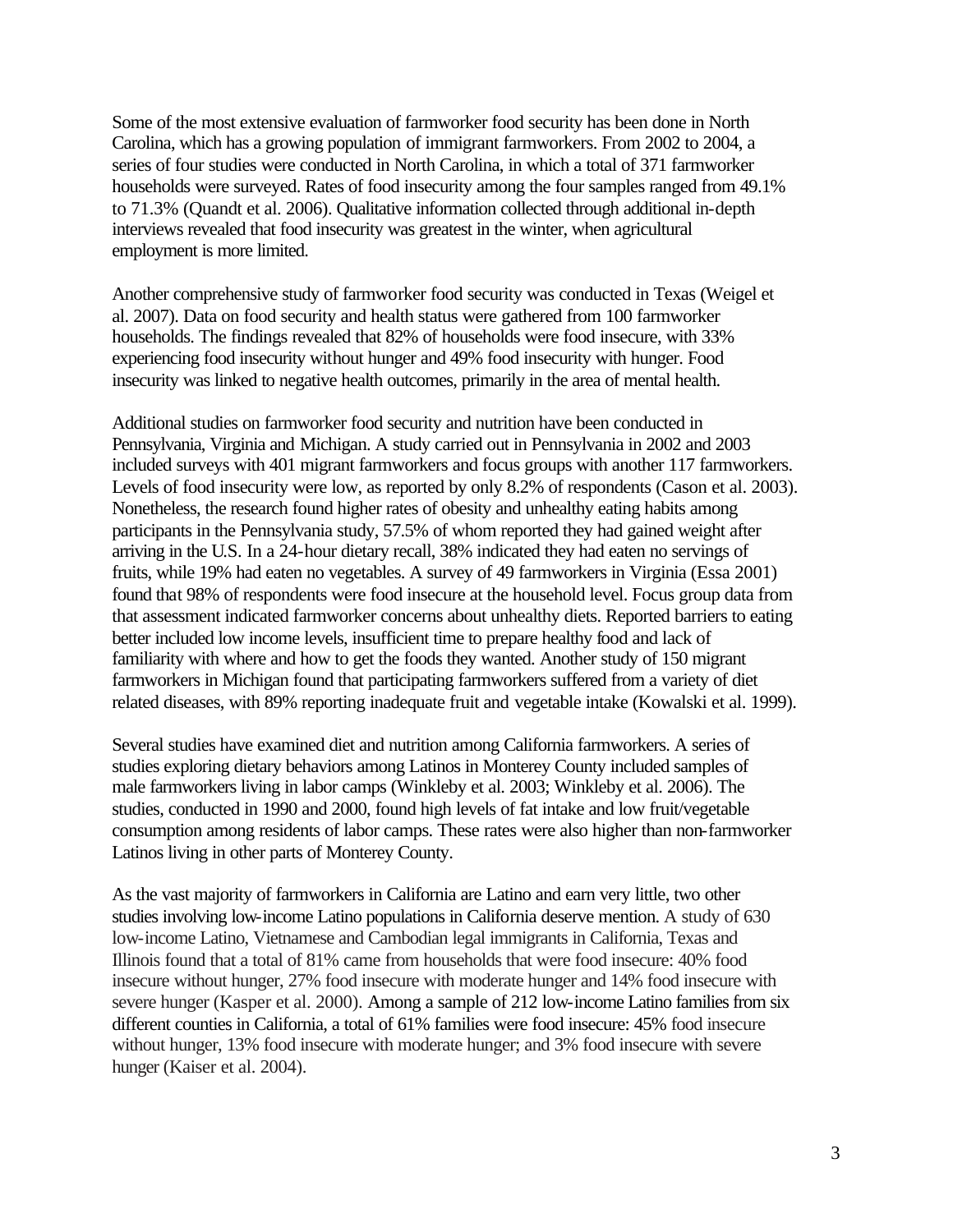Rates of food insecurity among the general U.S. population are significantly lower than for farmworkers. The 2006 Current Population Survey Food Security Survey indicates that 11% of all U.S. households experienced food insecurity at some point during the year (Nord et al. 2007). Nonetheless, food insecurity is higher among low-income populations and certain ethnic groups. For example, 36% of households with incomes below the federal poverty level experienced food insecurity, the case for nearly 20% of all Hispanic households (Nord et al. 2007).

## **RESEARCH METHODS**

#### *Goals and Objectives*

The Fresno Farmworker Food Security Assessment had several key goals and objectives:

- To identify the prevalence of food insecurity among farmworkers using a standardized tool.
- To gain a better understanding of farmworker diets, with a focus on fat and fruit/vegetable consumption.
- To identify differences in diet and nutrition among farmworkers in the winter and summer.<sup>2</sup>
- To identify demographic characteristics and other factors associated with variations in food security and diet/nutrition among farmworkers.

#### *Assessment Location*

 $\overline{a}$ 

All of the farmworkers interviewed for this assessment were based in Fresno County, in the heart of California's San Joaquin Valley. Fresno County was chosen as the study site for several reasons. The San Joaquin Valley is one of the most productive agricultural regions in California and is home to six out of seven of the state's most productive agricultural counties (USDA 2004). Forty-five percent of hired farm laborers in California work in the San Joaquin Valley (USDA 2004). Of the San Joaquin Valley's eight counties, Fresno County is the most productive agriculturally, with 2004 production valued at \$4.7 billion (Fresno County Department of Agriculture 2004). This makes it the county with the highest valued agricultural production not only in California, but in the entire United States. In addition, the 2002 Census of Agriculture identified Fresno as the California County with the greatest number of hired farmworkers (USDA 2004).

While the experience of farmworkers in other areas of the state is surely different in some respects, Fresno County provides the opportunity to examine the reality of many California farmworkers. A variety of methods were employed to ensure that the assessment was conducted with a diverse sample of farmworkers. The demographic profile of the study sample is in fact quite similar to that of farmworkers at the state level. However, the study sample was primarily a convenience sample in one region of the state. As such, the findings should not be considered representative of the experiences of all farmworkers in either Fresno County, California or the United States. Nonetheless, the results provide a valuable window into the experiences of several hundred farmworkers and lay the foundation for future exploration and investigation.

 $2$  Agricultural work is scarcer and incomes are consequently lower in the winter, however farmworkers may also have more time to prepare healthier meals, with less room in their budgets for fast food. In the summer, work is more plentiful and incomes are higher, however there is less time to prepare healthy food and more disposable income with which to consume processed and fast foods.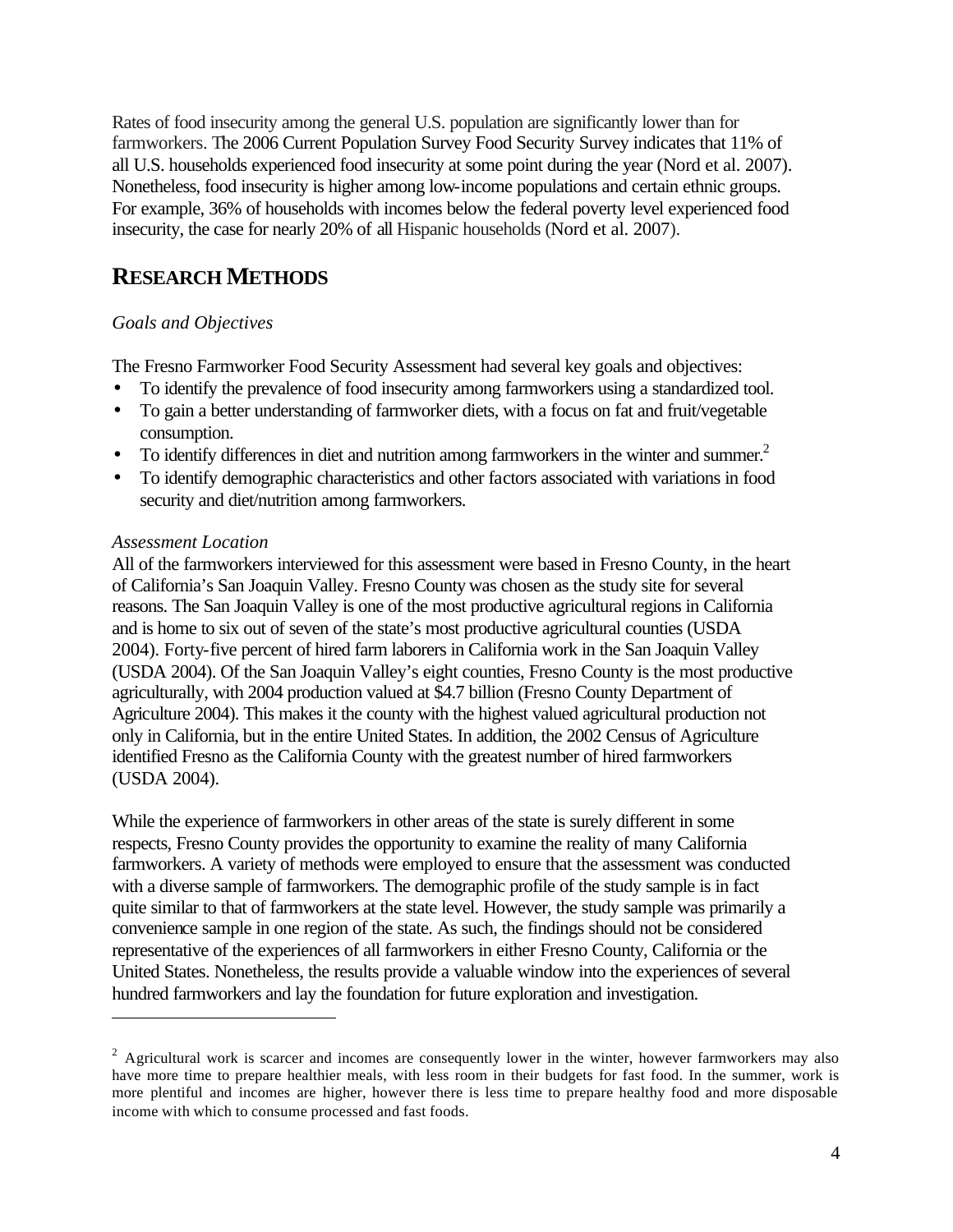#### *Survey Design*

 $\overline{a}$ 

The central component of the assessment was a comprehensive survey administered to farmworkers throughout Fresno County. Parts of the survey utilized existing instruments and additional sections were developed to suit the particular goals and objectives of this study. The survey was developed in consultation with a taskforce composed of a variety of Fresno-based organizations with a stake in farmworker food security issues. These included farmworker advocates, farmers, hunger and nutrition advocates, food assistance programs, health care providers, nutrition educators, public sector agencies, University of California Cooperative Extension and local non-profits and service providers. The survey also incorporated information gleaned from focus groups conducted with farmworkers at the start of the assessment process. The survey instrument was piloted and refined numerous times prior to administration.

To measure food security status, the survey includes the eighteen-item U.S. Household Food Security/Hunger Survey Module, also known as the "core module." Based on respondents' answers to the eighteen questions, they are assigned a food security scale value ranging from 0 to 10. These scale values, in turn, correspond to one of four food security status categories: food secure, food insecure without hunger, food insecure with moderate hunger and food insecure with severe hunger. $3$ 

The core module was adapted to this assessment in two ways. The standard core module asks respondents about their food-security related experiences in the last twelve months. However, the module can be modified to apply to the thirty-day period prior to survey administration (Bickel et al. 2000). As one of the goals of this assessment was to measure differences in food security between the summer and winter, the thirty-day version was used. The survey utilized a Spanishlanguage version of the core module that was developed at UCLA (Harrison et al. 2003). However, we made several small changes to the UCLA instrument in response to concerns arising from pilot testing this instrument, which appeared to indicate that some of the questions did not capture the original intent of the English-language version. Mark Nord of the USDA, who has worked extensively on administering, testing and refining the core module, was consulted and indicated that these changes seemed to clarify the questions without changing their intent (Mark Nord, personal communication 2006).

To measure dietary quality, Spanish-language versions of a rapid dietary fat screener and a dietary fruit and vegetable screener were utilized. The screeners were developed by Patricia Wakimoto in conjunction with Gladys Block of the University of California, Berkeley (Wakimoto et al. 2006). Wakimoto's Spanish-language screeners are targeted specifically to Mexican-Americans and collect information on the number of times per week that respondents consume a variety of fruits, vegetables and fatty foods. Results for fruit and vegetable consumption are converted to a daily measure that translates to the number of fruit and vegetable servings per day. Results for fat consumption, representing the frequency of consumption of fatty foods, can be presented as a raw score or converted to a rough estimation of the percentage of calories from fat in a respondent's diet.

 $3$  See Appendix A for more information on the food security status categories, including new terminology introduced in 2006 that replaces the categories used here.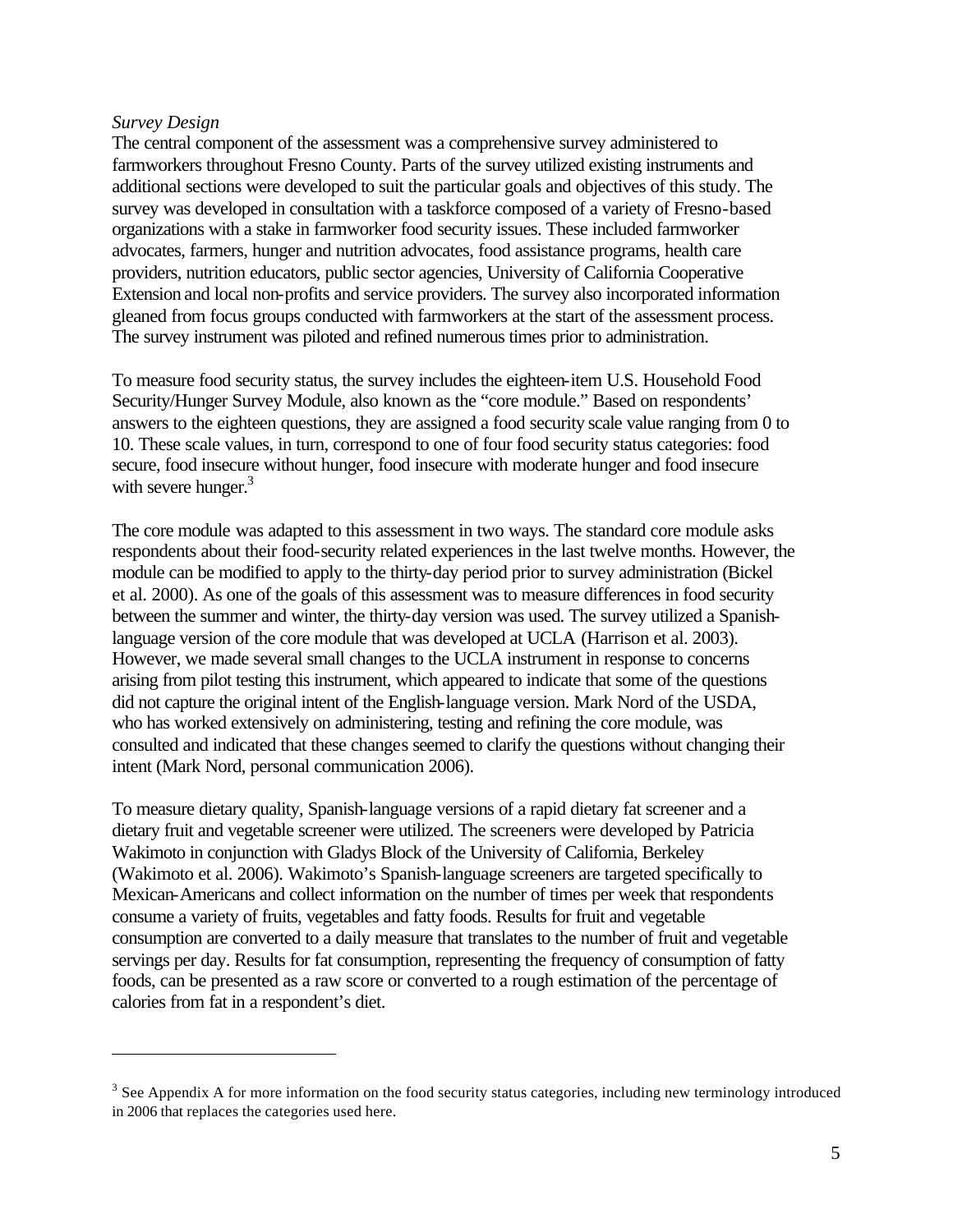In addition to these two instruments, we developed a series of questions to collect information on a variety of additional topics of interest. These included satisfaction with and perceptions of diet quality, barriers to food security, utilization of food assistance programs, food shopping patterns, transportation to food shopping, amount spent on groceries and prepared food, interest in nutrition classes, gardening opportunities and other interventions and demographic information.

#### *Survey Administration*

The survey was administered in-person with 454 farmworkers in Fresno County in 2005. Health outreach workers from Centro la Familia, a Fresno community-based organization conducted the surveys in Spanish. The health outreach workers were familiar with the communities in which the survey was administered, had extensive experience working with farmworker populations and were native Spanish speakers.

Each survey took approximately 30-45 minutes to complete. In order to capture seasonal variations, 227 surveys were conducted in the winter months (January to April 2005) and 227 in the summer months (June to September 2005). Surveys were administered in five areas of Fresno County with high concentrations of agricultural workers, including two urban Fresno zip codes (93702 and 93706), two rural towns (Huron and Parlier) and one farm labor camp (Five Points, CA).

Respondents were selected using a convenience sampling methodology, in locations where farmworkers tend to live or to congregate. Respondents were approached in public places such as parks, or at their places of residence and were asked if they would like to participate in the survey. They were offered a small monetary compensation, packets containing information on food assistance programs and healthy eating, and incentives such as a cookbook and t-shirt promoting the 5-A-Day message in Spanish.

One respondent per household was selected to be interviewed. For sampling purposes, a household was defined as a unit of family members that purchase food together. In households with more than one member, the household member with the greatest knowledge of household food purchasing and consumption was interviewed. This was typically a woman in households with female members. Respondents were screened based on four criteria: at least 18 years of age; that they or a household member have been employed in agriculture during the past twelve months; that they be one of the people responsible for buying food for their household; and not having traveled outside the U.S. during the past month (which might impact food security status and food consumption patterns). The University of California Committee for the Protection of Human Subjects approved the survey; all respondents were informed of their rights and provided consent.

#### *Sub-Sample of Native Mixteco Speakers*

Included in the 454 surveys was a sub-sample of 60 surveys administered in Mixteco to indigenous farmworkers speaking Mixteco as their native language. Mixteco, a complex tonal language with many dialects, is one of over sixty indigenous languages in Mexico. Today, Mixtecos are the fourth largest indigenous group in Mexico (Mindek 2003). The Mixteco population in Mexico is primarily based in the state of Oaxaca, as well as parts of Puebla and Guerrero.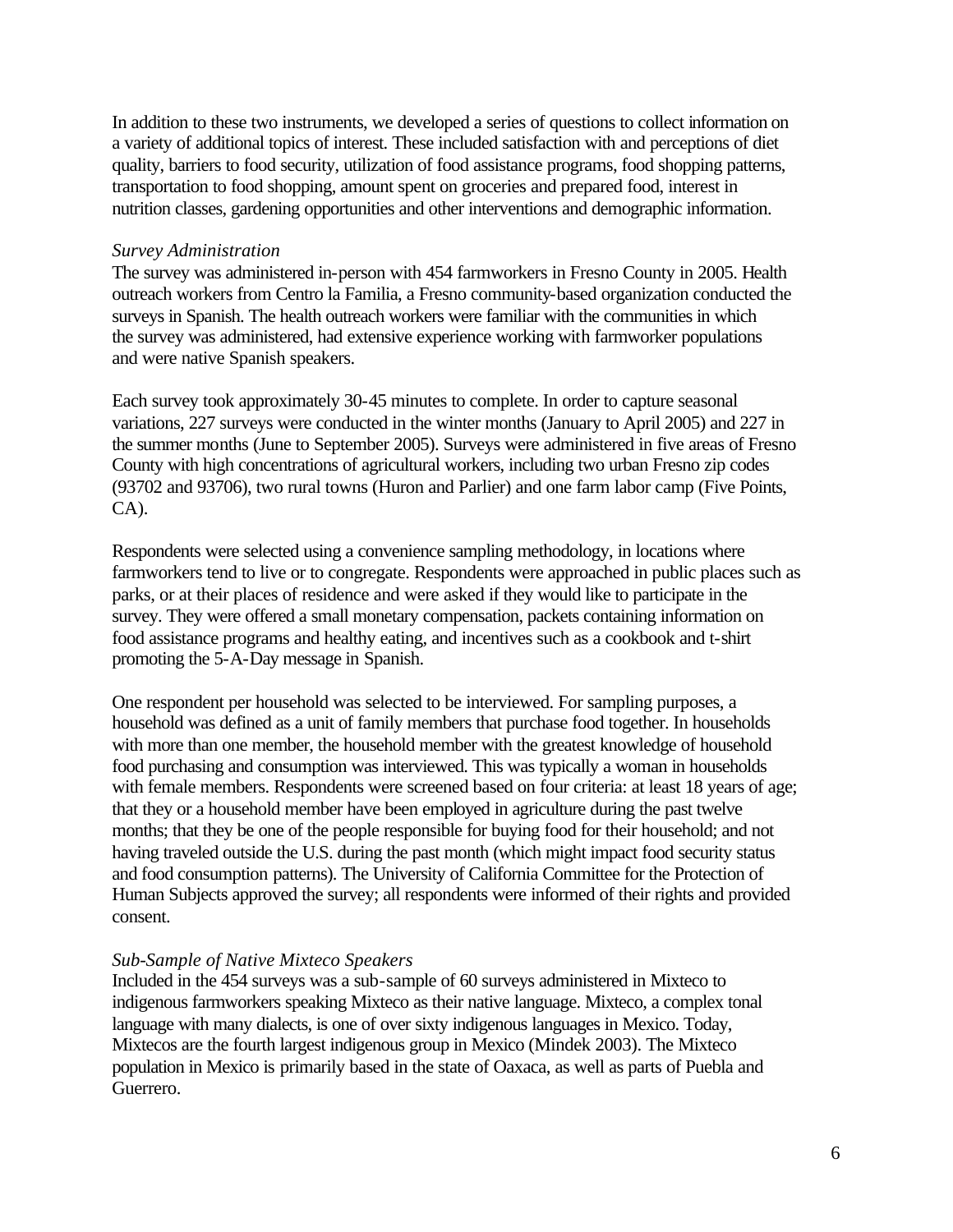A sample of Mixteco-speaking farmworkers was included in this assessment for several reasons. Indigenous farmworkers are one of the fastest growing segments of farmworkers in California (Aguirre International 2005). They are generally more likely to be undocumented, migratory and more recent arrivals in the U.S. (Aguirre International 2005), factors which may put them at special risk for food insecurity.

The sample was based on a convenience methodology and respondents were sought out in neighborhoods known to be home to Mixteco farmworkers. Referrals to additional respondents came via word of mouth, as well as the Centro Binacional para el Desarrollo Indígena Oaxaqueño (Binational Center for the Development of the Indigenous Communities, CBDIO), a social service agency serving Mixtecos. Since Mixteco is primarily an oral language and few people are familiar with it in its written form, the survey was not translated into Mixteco. Rather, a native Mixteco-speaking interviewer administered the survey using "sight-translation" based on the Spanish survey instrument.

#### *Additional Assessment Components*

The Fresno Farmworker Food Security Assessment included several other components that complemented the information collected through the survey. Focus groups with farmworkers were conducted both prior to and after survey administration, in order to collect information to help guide survey development and to follow-up on issues of interest that emerged from the survey. Prior to survey administration, focus groups were held with two particular sub-sets of farmworkers: single men and women with families. Two additional focus groups were held after the survey had been completed: one with men living in a labor camp and one with native Mixteco speakers.

In addition to the focus groups, key informant interviews were conducted with a variety of individuals and organizations familiar with issues affecting farmworkers in Fresno County. These included farmers, service providers, nutrition educators and public sector representatives. The interviews focused on perceptions of farmworker food security and suggestions for addressing these issues.

#### *Data Management and Analysis*

The data were analyzed using the Statistical Package for Social Sciences (SPSS). Data from native Spanish-speaking respondents (n=394) were analyzed separately from data from native Mixteco-speaking respondents (n=60), due to significant differences between these two populations with regard to demographics, income and experiences with food insecurity, as well as the more exploratory nature of the research conducted with native Mixteco speakers.

The data were not weighted or adjusted in any way, particularly as the sample included in the assessment was not meant to be representative of a larger population of farmworkers. For the most part, however, the sample was reflective of the demographics of farmworkers at the state level. One notable exception is the gender balance of the sample, which contains a higher proportion of women than the average farmworker population. This is due to the fact that the survey was administered to the household member with the greatest knowledge of household food consumption and purchasing patterns, biasing respondent selection in favor of female respondents. While this may have shaped the results in some ways, an exploratory attempt to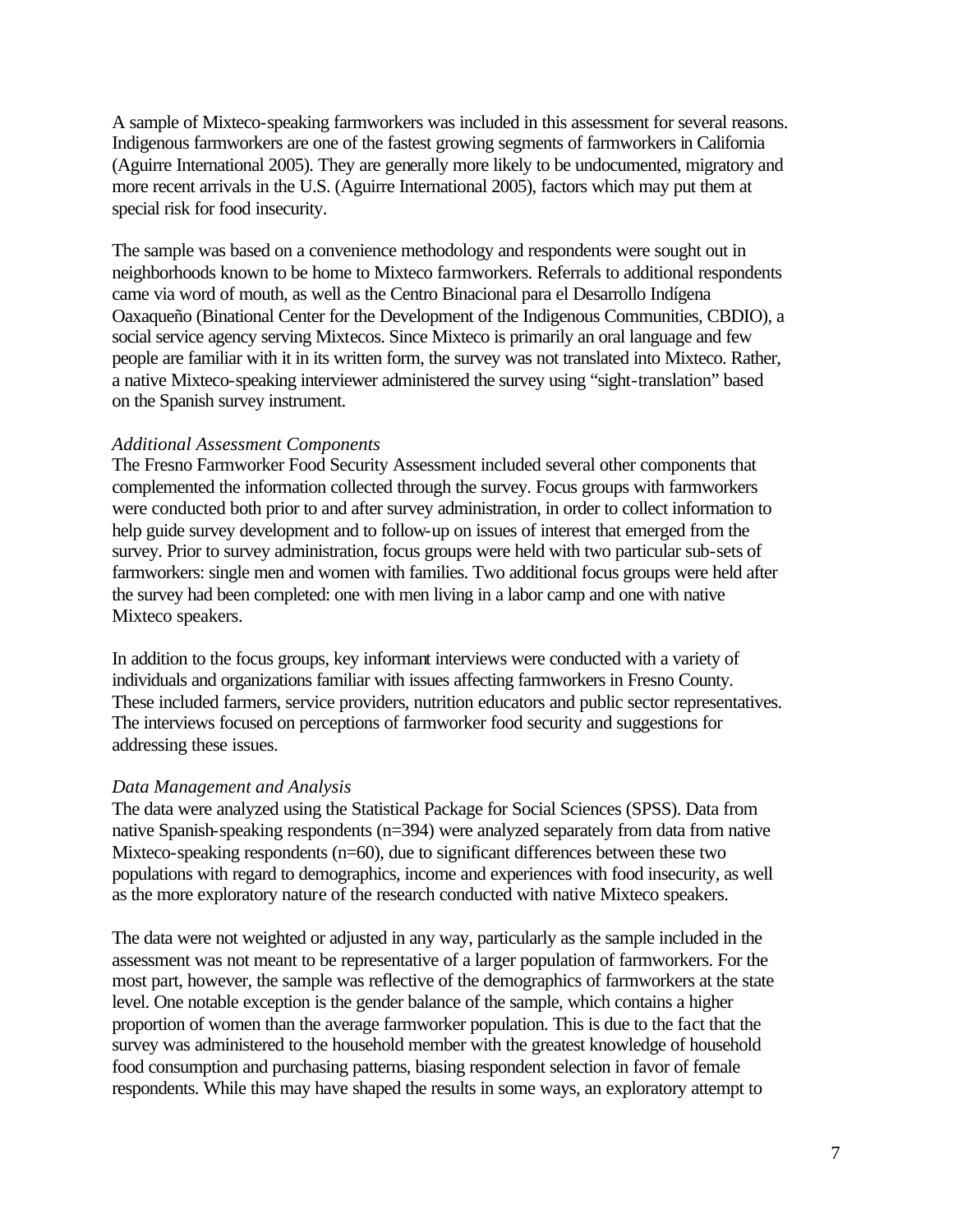weigh the data to correct for the larger proportion of female respondents did not seem to have a significant impact on results related to food security.

The central dependent variable in the assessment was food security status. Fruit/vegetable and fat consumption were also examined as measures of diet quality. Summary statistics are reported for each of these variables overall and for different sub-populations. In addition, regression analyses were conducted to determine the major predictive factors. For food security status, a logistic regression was utilized. In this case, two binomial logistic regressions were carried out, one with *food secure/food insecure* as the dependent variable and one with *hungry/not hungry* as the dependent variable. Linear regressions were conducted on fruit/vegetable and fat consumption, as values for these variables were continuous in nature.

## **RESULTS**

 $\overline{a}$ 

#### *Demographics*

The survey respondents had a similar demographic profile to the overall population of farmworkers in California, as described by the National Agricultural Workers Survey (NAWS) (Table 1), with several exceptions. Because the survey was administered to the household member with the greatest knowledge of household food consumption and purchasing patterns, our sample included a higher proportion of women than the general population of farmworkers. In addition, income, as represented by the percentage of respondents reporting incomes below the Federal Poverty Line (FPL), was lower for the study sample than for the California NAWS sample. $4$ 

<sup>&</sup>lt;sup>4</sup> However, this may be related to challenges faced as part of the assessment in measuring monthly income and not to an actual difference in income between assessment respondents and NAWS respondents Income was calculated from information about how much respondents earned in the previous week, based on how many hours they worked that week and their hourly wage. Weekly earnings were then projected out to monthly earnings. This method of calculating income has some advantages, mainly that it is more reliable to collect information on earnings and hours worked in the previous week than over longer periods of time. Farmwork can be highly variable and respondents may not know exactly how much they worked or what they earned in the course of a month or a year. However, the variability of farmwork is also the weakness of this weekly framework for data collection, as earnings may differ from one week to the next, making projections from weekly to monthly earnings unreliable. For example, particularly in the winter, a number of respondents reported that they had not worked at all the previous week. While calculations based on this figure place their monthly as well as their weekly earnings at \$0, this is likely not the case. Although the biases of this method may balance out, in that some respondents may have worked more than usual in the previous week and some may have worked less, it is not clear how accurate the monthly income figures from the assessment are.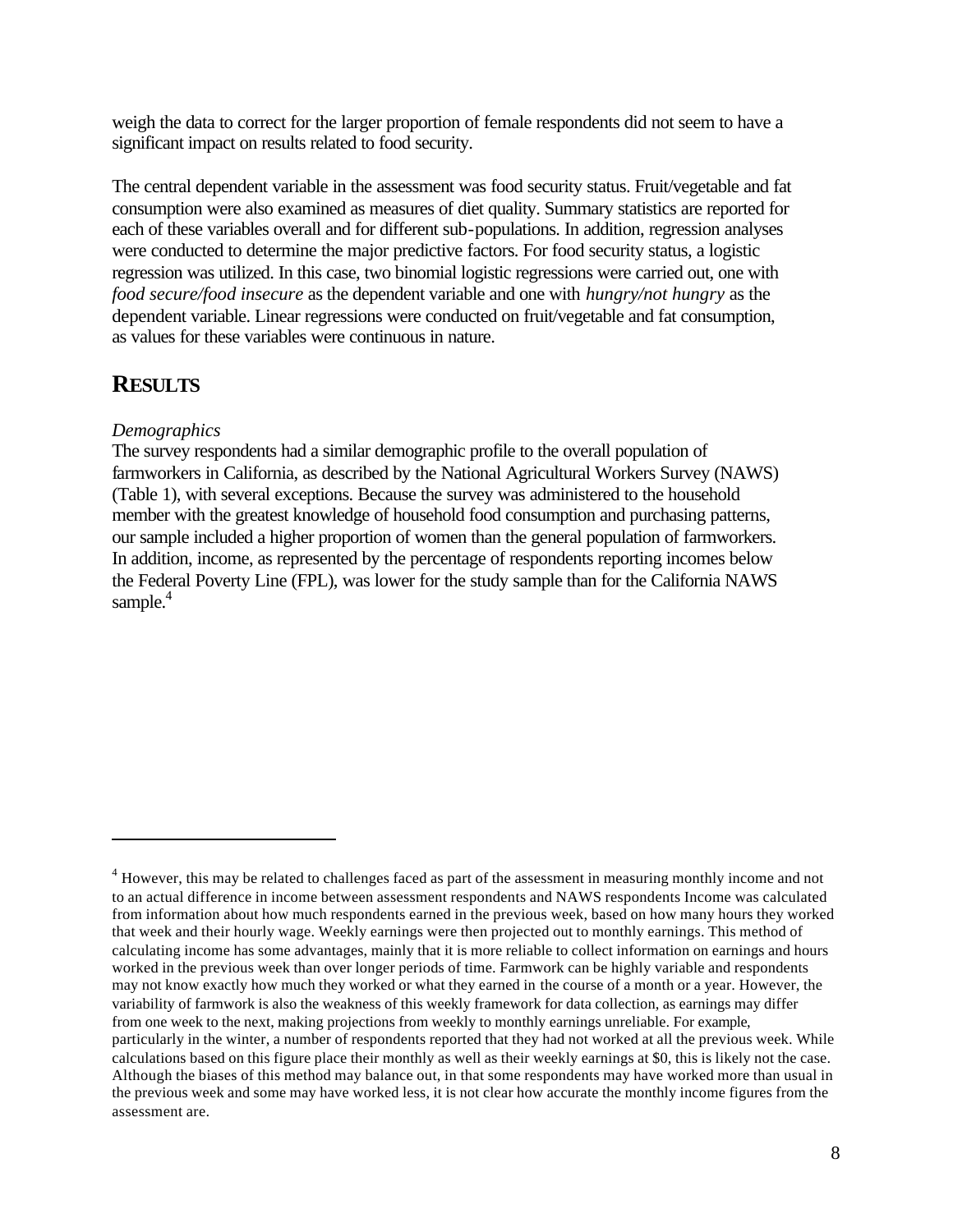**Table 1. Selected demographic characteristics of the Fresno Farmworker Food Security Assessment sample (n=394), as compared to demographic data for California farmworkers from the 2003-2004 National Agricultural Workers Survey.**

|                      | <b>Fresno Farmworker Food</b><br><b>Security Assessment (2005)</b> | <b>CA NAWS</b><br>$(2003 - 2004)$    |
|----------------------|--------------------------------------------------------------------|--------------------------------------|
| Gender               | 42% Male<br>58% Female                                             | 73% Male<br>27% Female               |
| Age                  | <b>Mean: 35</b>                                                    | Mean: 32                             |
| Years of education   | 72% $6th$ grade or less                                            | $63\%$ 6 <sup>th</sup> grade or less |
| Years in U.S.        | Mean: 10<br>14% 2 years or less                                    | Mean: 11<br>22% 2 years or less      |
| Country of birth     | Mexico: 94%                                                        | Mexico: 91%                          |
| Documentation status | 59% Undocumented                                                   | 57% Undocumented                     |
| Income               | Below FPL: 48%                                                     | Below FPL: 22%                       |

#### *Prevalence of Food Insecurity*

The overall prevalence of food insecurity among farmworkers participating in the assessment was 45% (Figure 1). Thirty-four percent of respondents were food insecure without hunger while 11% were food insecure with hunger.





Food security status for farmworkers participating in the survey was determined based on responses to the eighteen-question U.S. Household Food Security/Hunger Survey Module. The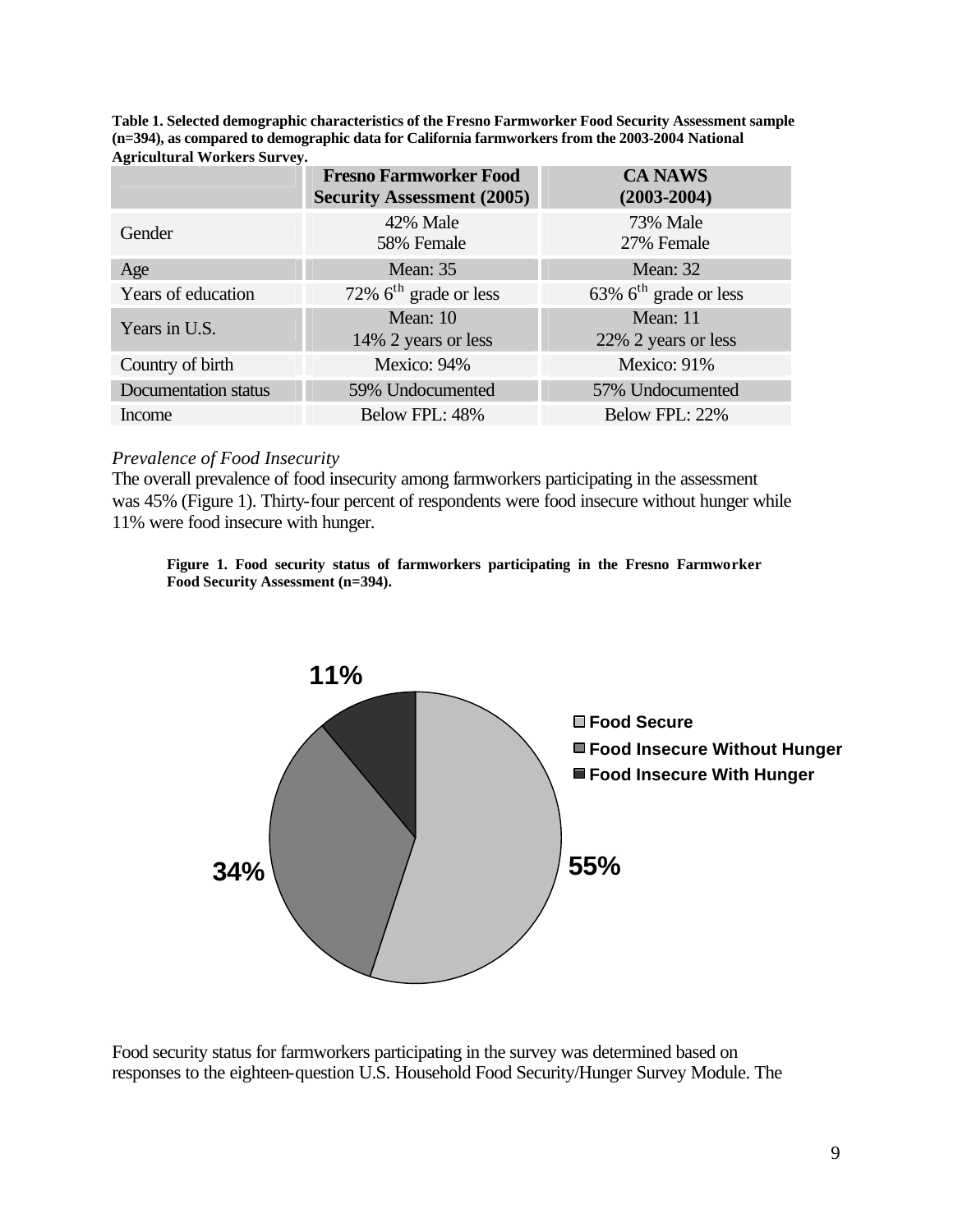percentages of respondents that answered affirmatively to select questions regarding adult and child food insecurity are presented below (Table 2).

| <b>Adult Food Insecurity</b>                                                                                  | <b>Percent</b><br><b>Reporting</b> |
|---------------------------------------------------------------------------------------------------------------|------------------------------------|
| Food bought just didn't last and didn't have money to get more                                                | 50%                                |
| Couldn't afford to eat nutritious meals                                                                       | 48%                                |
| Ate less than should because there wasn't enough money to buy food                                            | 18%                                |
| Hungry but didn't eat because couldn't afford enough food                                                     | 12%                                |
| Adult in household didn't eat for a whole day because there wasn't<br>enough money for food                   | 4%                                 |
| <b>Child Food Insecurity</b>                                                                                  |                                    |
| Relied on only a few kinds of low-cost food to feed children because<br>were running out of money to buy food | 53%                                |
| Children not eating enough because just couldn't afford enough food                                           | 40%                                |
| Children were hungry but just couldn't afford more food                                                       | 7%                                 |

**Table 2. Percent of respondents answering affirmatively to select questions related to adult and child food insecurity on the U.S. Household Food Security/Hunger Survey Module.**

#### *Causes of Food Insecurity*

One of the primary objectives of this research was to identify predictors of food security status. Based on a review literature regarding variables that have been shown to have an impact on food security status, several demographic variables were selected for logistic regressions, with *food secure/insecure* and *not hungry/hungry* as dependent variables. Independent variables included income, rent, education and food stamp utilization (Rose et al. 1998; Gundersen and Gruber 2001; Gundersen and Oliveira 2001; Nord 2003; Nord et al. 2007; Wilde and Nord 2005). Variables such as being a senior, a single parent, or a homeowner have been found by the literature to influence food security status (Rose et al. 1998; Gundersen and Gruber 2001; Nord 2003; Nord et al. 2007). However, these variables were not included in the analysis, as they were not considered as relevant to farmworker populations as the general population, since only a small proportion of farmworkers are seniors, single parents or homeowners. Conversely, a variety of farmworker specific variables were selected for inclusion in the analysis, including remittances to Mexico (or country of origin), migratory status, documentation status, length of residence in the U.S., accompaniment status and whether respondents brought home food from the farm.

Of these variables, income was by far the most significant predictor of both food insecurity and hunger (p<.01), with increasing income associated with increased likelihood of being food secure and increased likelihood of not being hungry (Table 3).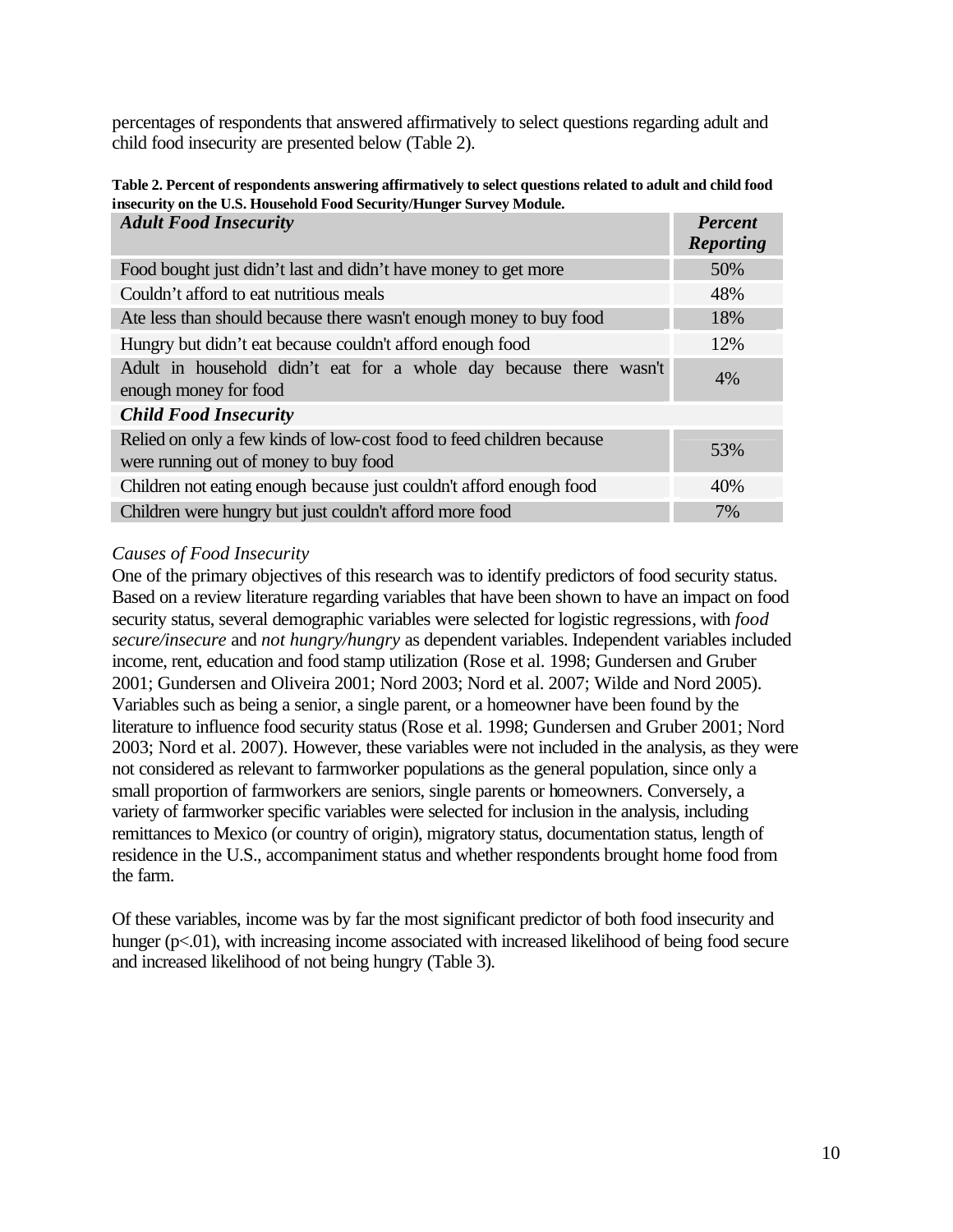| Tuble of Havan moonie for Tespondents at Tarying tevels of food security.<br><b>Food Security Status</b> | <b>Mean Income</b> |
|----------------------------------------------------------------------------------------------------------|--------------------|
| Food secure                                                                                              | \$762              |
| Food insecure without hunger                                                                             | \$542              |
| Food insecure with hunger                                                                                | \$319              |

**Table 3. Mean income for respondents at varying levels of food security.**

The relationship between income and food security is reflected in open-ended responses to survey questions, for example, "What I earn isn't enough to buy better food," "I don't have enough money to buy food that is recommended to be healthy," and "We try to eat well, but often can't because there isn't enough money." Focus group participants had similar comments. As a farmworker explained, "With more money, we would eat better. It has been a long time since our salaries have gone up. They've actually gone down. We used to get twenty or twentyfive cents per plant for pruning grapes, now we only get sixteen cents a vine." Another echoed similar sentiments, explaining that with more money "I would buy vegetables, I would make fruit juice in the mornings, I would buy better meat, fish, shrimp, better chicken…Right now I buy whatever is cheapest."

Documentation status was a significant predictor of food insecurity and hunger as well ( $p<.05$ ), with 66% of documented workers food secure, compared with 45% of undocumented workers (Figure 2). The strong relationship between documentation and food security status merits further investigation. The literature has identified negative impacts of income shocks on the food security status of low-income households, with limited resources to absorb those shocks (Gundersen and Gruber 2001; Tapogna et al. 2004). Undocumented workers, who face greater barriers to finding permanent work, housing and transportation, may be particularly susceptible to such shocks.



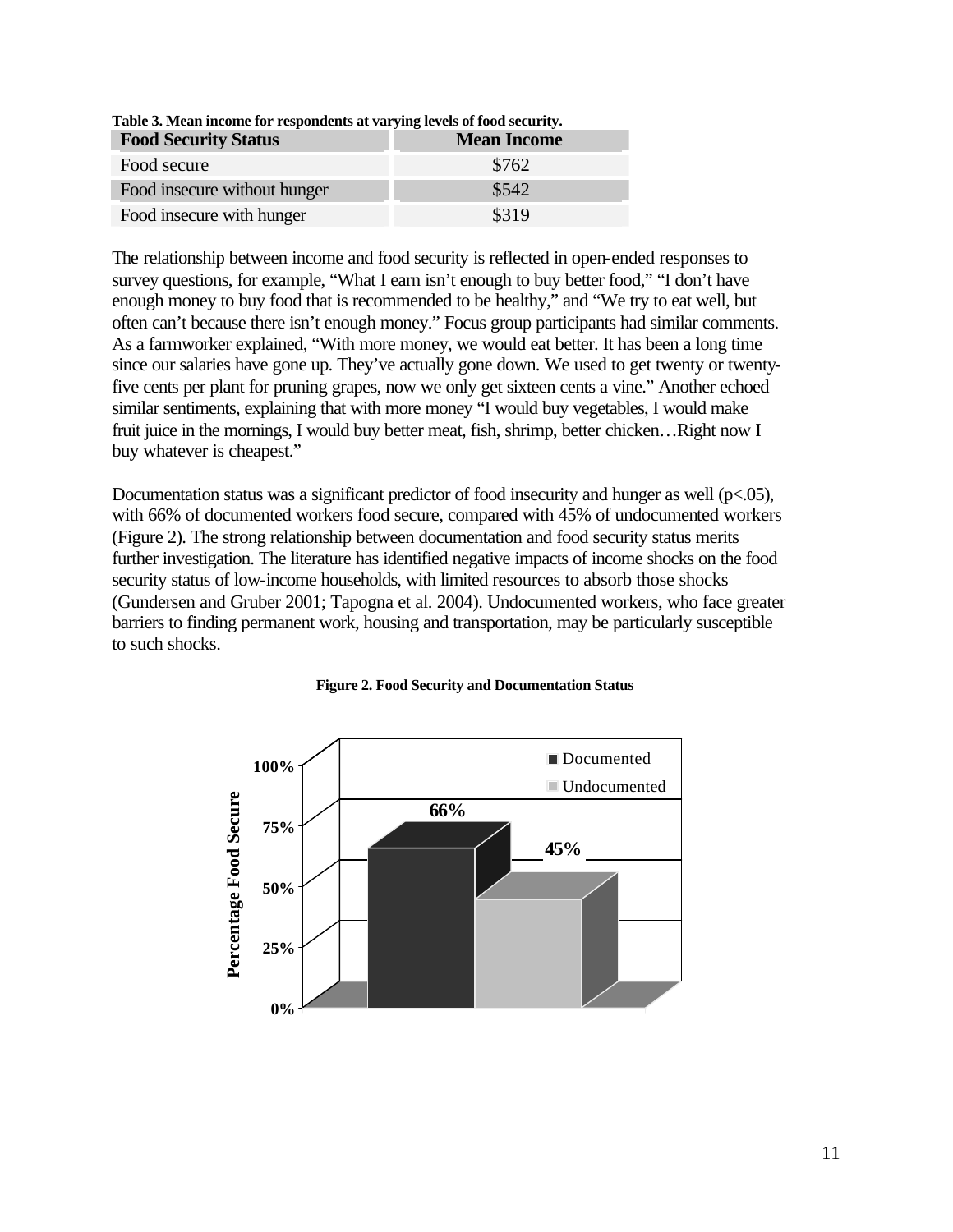Migratory status<sup>5</sup> was a significant predictor of food insecurity and hunger as well ( $p<10$ ). The findings revealed that 57% of non-migratory respondents were food secure, compared with 45% of those that do migrate to follow the crops (Figure 3). Migrants were also more likely to be food insecure with hunger. Farmworkers that migrate to follow the harvest, or who come from households with migratory members, may be more vulnerable to economic shocks, which are associated with changing residence (Tapogna et al. 2004). Their income is less predictable and they may find themselves in communities where they are not familiar with resources and are not well-connected to networks that might enable them to stretch or increase their food dollars.



#### **Figure 3. Percentage of food secure respondents that migrate and do not migrate.**

Accompaniment status was a predictor of food insecurity with hunger (p<.10), but not food insecurity in general. Accompanied respondents – defined as those living with a spouse and/or children – were less likely to be food insecure with hunger. This may be due to the ability of respondents living with immediate family to purchase and prepare food in a more cost-effective manner. It may also be that accompanied respondents were able to rely on family members to mitigate income shocks.

Finally, food stamp utilization was associated with increased food security (p<.10). Nonetheless, while approximately half of the survey respondents were deemed eligible for food stamps based on income and their – or their children's – documentation status, only about half of those eligible actually took advantage of this program.

#### *Seasonal Differences in Food Security*

 $\overline{a}$ 

Another goal of the Fresno Farmworker Food Security Assessment was to evaluate seasonal differences in the food security status for farmworkers participating in the study. While the percentage of respondents that were food secure was virtually identical in the summer and in

 $<sup>5</sup>$  Respondents were considered to be migrants if they or a family member with whom they live migrated to follow</sup> the harvest during the previous twelve months.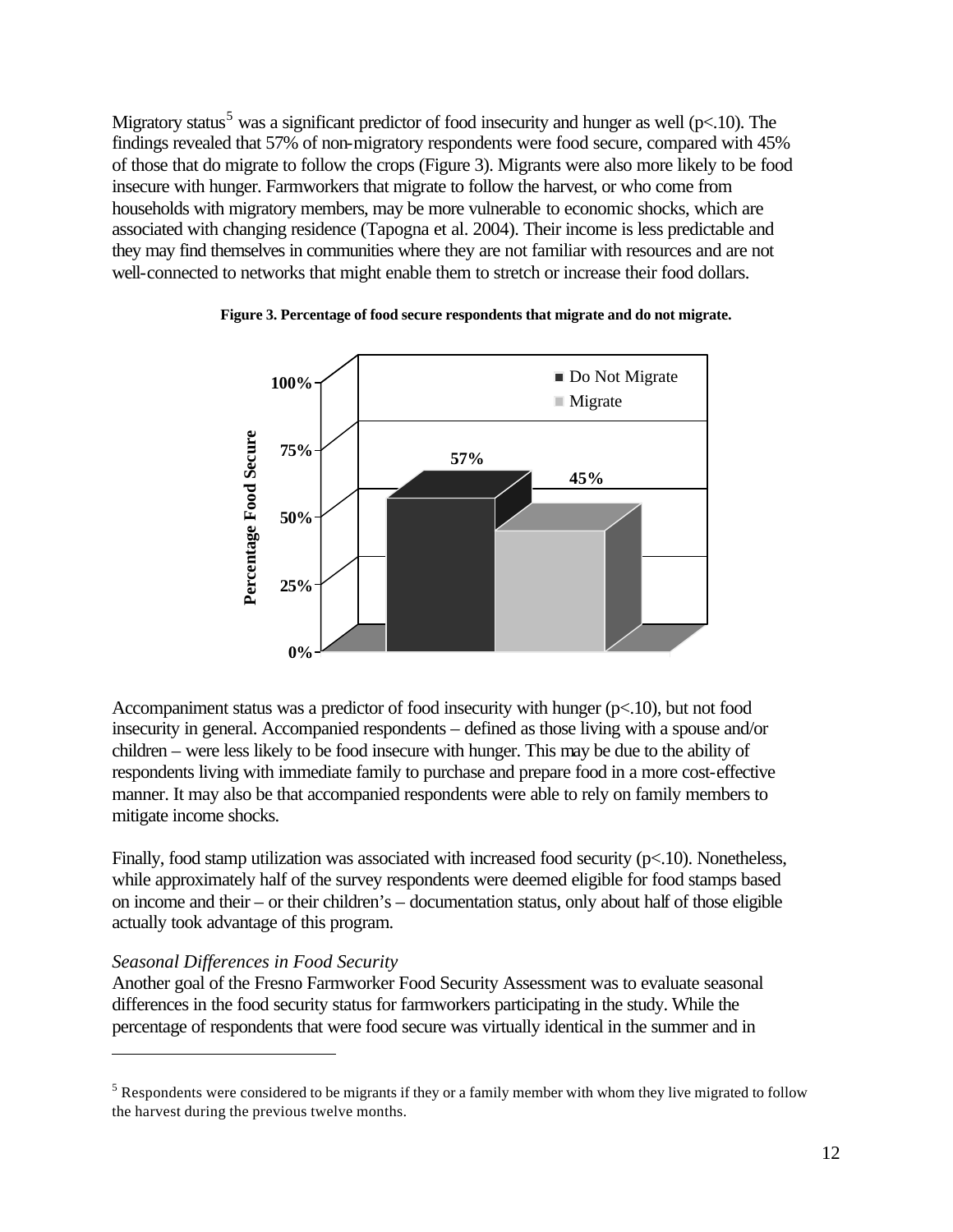winter, the prevalence of hunger was higher in the winter than the summer (Figure 4). These results confirmed our hypotheses, given less work and lower incomes during the winter months.



**Figure 4. Seasonal differences in food security status among Fresno Farmworker Food Security Assessment respondents (n=394).**

Most of respondents' demographic characteristics (gender, age, education, time in U.S., documentation status) were not significantly different in the summer and in the winter.<sup>6</sup> However, there were significant seasonal differences with respect to factors including income, housing costs, the value of remittances sent to Mexico (or country of origin) and food stamp utilization rates. Winter and summer summary statistics for these variables are presented below (Table 4). While income was higher in the summer, respondents were also more likely to pay higher rents and to send more money to family members in the form of remittances. A smaller proportion of respondents also received food stamps in the summer. Thus, higher incomes in the summer may have been offset by additional expenses and lower rates of food assistance.

| Table 4. Summary statistics for key variables during the winter and summer. All differences are statistically |  |
|---------------------------------------------------------------------------------------------------------------|--|
| significant at p<.01                                                                                          |  |

|                                | Winter     | <b>Summer</b> |
|--------------------------------|------------|---------------|
| Mean monthly per person income | \$492      | \$781         |
| Mean monthly per person rent   | \$114      | \$154         |
| Mean monthly remittances       | \$70       | \$100         |
| Food stamp utilization         | Yes: $38%$ | Yes: $23%$    |

#### *Fruit/Vegetable and Fat Consumption*

 $\overline{a}$ 

Findings from the dietary fat and fruit/vegetable screeners reveal diets that are high in fat and low in fruit and vegetable consumption (Table 5). The 2000 Dietary Guidelines for Americans

 $6$  Since there was no way of following up with respondents participating in the first (winter) round of surveys, findings from the winter and summer surveys are based on two separate sets of respondents.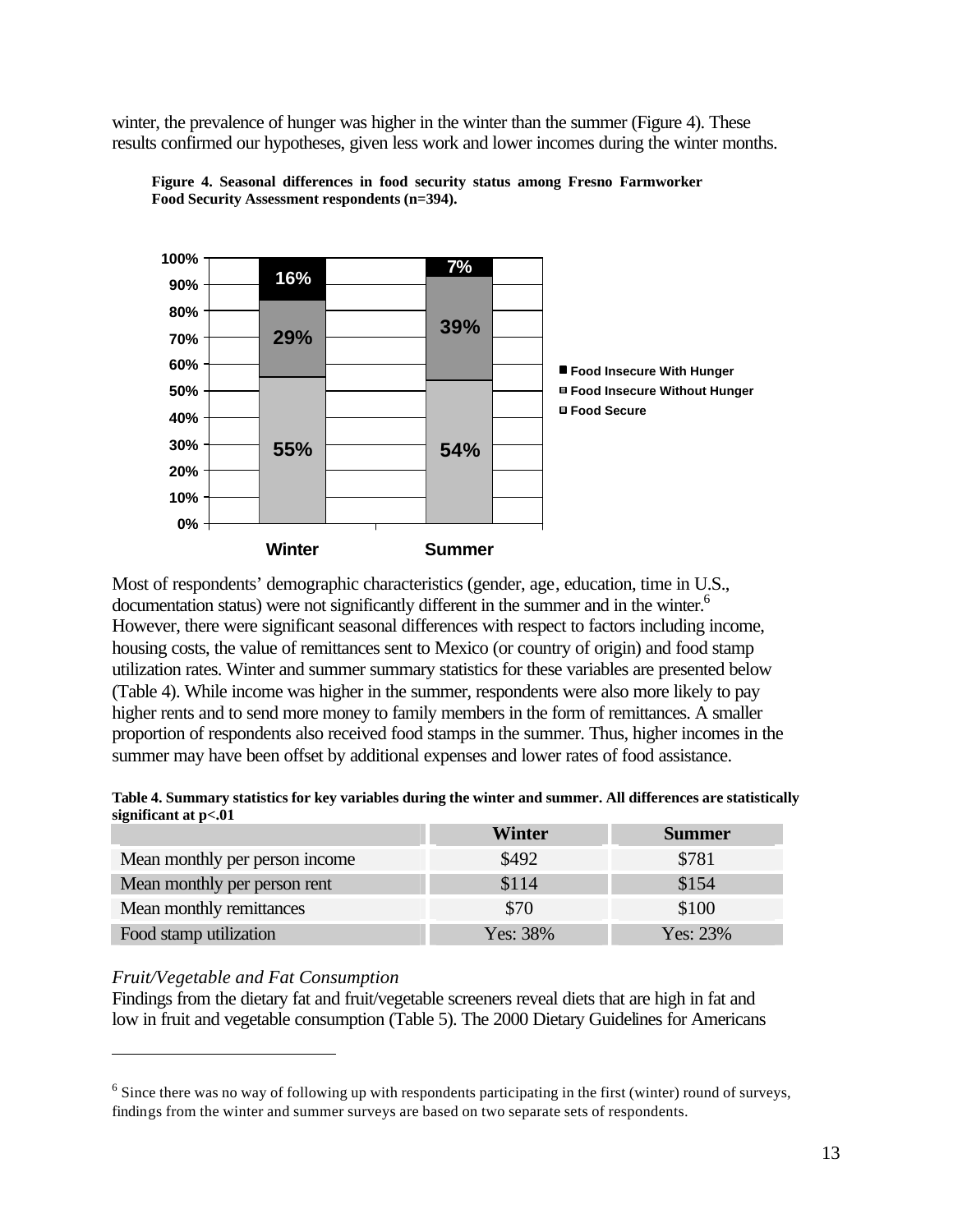recommended that adults consume at least five servings of fruits and vegetables per day, with no more than 30% of calories from fat (Dietary Guidelines for Americans 2000).<sup>7</sup> On average, respondents consumed 3.6 servings of fruits and vegetables per day, with 42% consuming less than three servings per day (considered "low fruit and vegetable consumption"). These figures are comparable to similar figures for the overall U.S. population. In addition, 86% of respondents obtained more than approximately 30% of their calories from fat, compared with 62% of the general U.S. population.

| $\mu$ are interpreted in $\sim$ $\mu$ as compared to the general $\sigma$ as population. |                                                                       |                                            |
|------------------------------------------------------------------------------------------|-----------------------------------------------------------------------|--------------------------------------------|
|                                                                                          | <b>Fresno Farmworker</b><br><b>Food Security</b><br><b>Assessment</b> | <b>U.S. - General</b><br><b>Population</b> |
| Low fruit and vegetable consumption<br>(less than 3 servings per day)                    | 42%                                                                   | $40\% *$                                   |
| Mean fruit and vegetable servings per<br>day                                             | 3.6                                                                   | $3.4**$                                    |
| High fat consumption (more than 30%<br>of calories)                                      | 86%                                                                   | $62\%$ ***                                 |

| Table 5. Fruit/vegetable and fat consumption among Fresno Farmworker Food Security Assessment |
|-----------------------------------------------------------------------------------------------|
| participants (n=394) as compared to the general U.S. population.                              |

\*2003 Behavioral Risk Factor Surveillance System (BRFSS). Source: (CDC 2006)

\*\* 2000 Behavioral Risk Factor Surveillance System (BRFSS). Source: (Serdula et al. 2004).

\*\*\*1999-2000 National Health and Nutrition Examination Survey (NHANES). Source: (Basiotis et al. 2002)

#### *Predictors of Fruit/Vegetable and Fat Consumption*

 $\overline{a}$ 

A goal of the Fresno Farmworker Food Security Assessment was to identify factors associated with fat and fruit/vegetable consumption. The literature identifies several demographic variables associated with fruit and vegetable consumption, including income, education, age, race, gender and marital status (Subar et al. 1995; McClelland et al. 1998; Billson et al. 1999; Pollard et al. 2001; Pollard et al. 2002; Guthrie 2004; Lin et al. 2004).<sup>8</sup> Based on that, income, education, age, gender and accompaniment status (as a variation on marital status) were selected for inclusion in a linear regression, with fruit and vegetable consumption as the dependent variable. Several farmworker-specific variables were also included, including migration, documentation status, years of residence in the U.S. and whether respondents brought fruits and vegetables home from work. The season the survey was conducted was also included because of impacts on fruit and vegetable availability and prices.

Variables significantly associated with fruit and vegetable consumption include migration, education and bringing fruits and vegetables home from work (all significant at  $p<.01$ ). As with

 $7$  The 2005 version of the Dietary Guidelines for Americans was recently released and includes some changes from the 2000 edition. The 2005 Guidelines recommend that adults consume 4.5 cups of fruits and vegetables per day, and 20%-35% of their calories from fat (Dietary Guidelines for Americans 2005). However, many screeners, including those utilized in the Fresno Farmworker Food Security Assessment, were designed with the older recommendations in mind. In addition, most national statistics on fat and fruit/vegetable consumption are presented in relation to the older recommendations. As a result, the information presented here is also in the older format.

<sup>&</sup>lt;sup>8</sup> While food stamp utilization has been seen to have an impact on food security status, there is little evidence that it is associated with fruit and vegetable consumption (Gleason et al. 2000).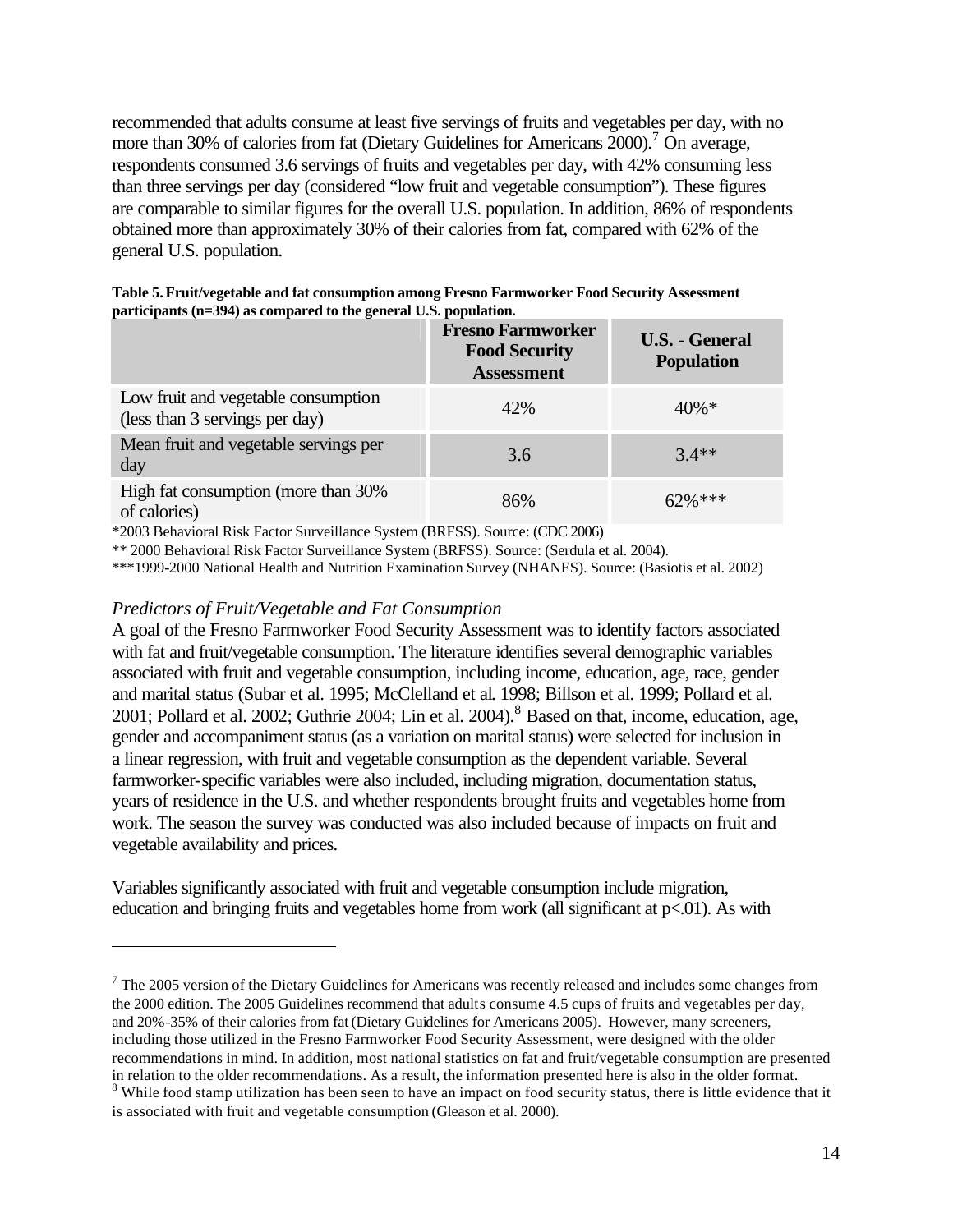food security, migratory status was negatively associated with fruit and vegetable consumption. In fact, respondents in households where at least one member migrates to follow the harvest eat almost a full serving less of fruits and vegetables per day than their counterparts in non-migrant households. Education was positively correlated with fruit and vegetable consumption.

Respondents in households that bring home fruits/vegetables from work eat an average of 0.8 more servings of fruits and vegetables per day than those that do not. As a focus group participant offered, "In the summer you can eat in the field and you can bring home a little. That way you can eat a little more fruit." The impacts of this may go beyond just the individual household. As a survey respondent explained, "We eat a lot of fresh fruit and vegetables. We share between the neighbors. People bring different things and share them." Nonetheless, even at the height of the summer harvest, only 40% of respondents reported that someone from their household was allowed to bring home fruits or vegetables from work (Figure 5).





Along with fruit and vegetables, the literature identifies several demographic and lifestyle characteristics associated with fat consumption, including gender, income, education, marital status, age, tobacco use, physical activity levels, alcohol consumption and dietary knowledge and awareness (Johansson et al. 1999; Mattisson et al. 2001). Income, education, age, gender, accompaniment status, migration, documentation status and years of residence in the U.S. were included in a linear regression analysis, with fat consumption as the dependent variable. The season when the survey was conducted was also included, because of associations with both income and farmworker work schedules, which are in turn associated with preparing food at home or eating out.

Variables with a significant impact on fat consumption include income and migration (p<.05), and gender and accompaniment status  $(p<10)$ . Fat consumption increased slightly with income,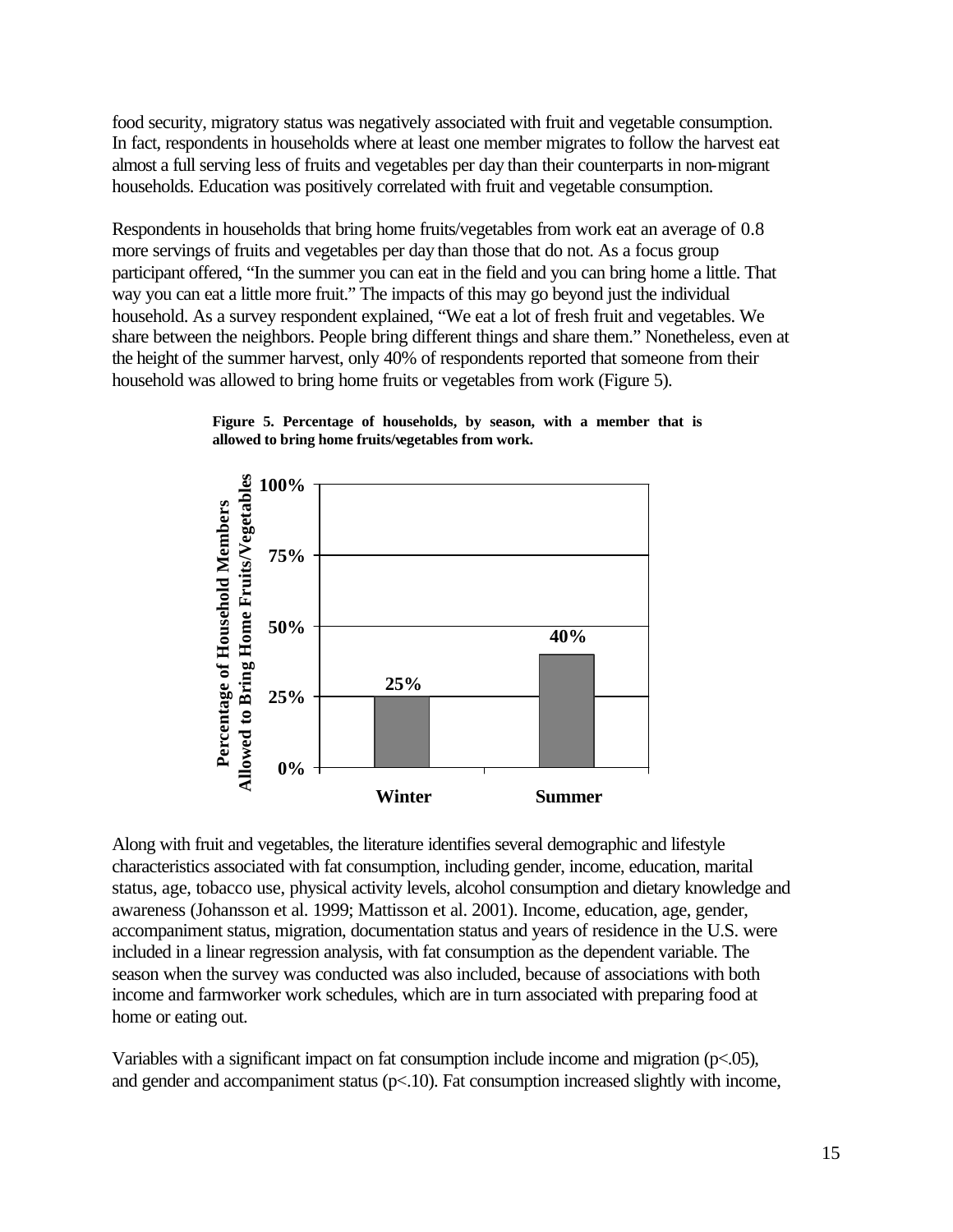while migrants consumed less fat than non-migrants. Women reported less fat in their diets than men and accompanied individuals consumed more fat than unaccompanied respondents.

#### *Seasonal Differences in Fruit/Vegetable and Fat Consumption*

Contrary to hypotheses that fruit/vegetable and fat consumption would differ by season, given variations in factors including income and time available for food preparation, the findings do not indicate any seasonal differences with respect to either variable (Table 6). Nonetheless, there was a significant increase in the percentage of respondents consuming fast food during the summer. That is consistent with focus group comments. As one individual reported, "In the summer we work ten hours a day in the fields or packing houses and we don't have a lot of time to cook. We eat at fast food restaurants two or three times a week. In the winter when I'm not working I try to prepare healthier meals." As another focus group participant explained, "When you're not working there's more time to cook. When you're working, there isn't time; we eat pizza and fast food."

|                                                                       | <b>Winter</b> | Summer |
|-----------------------------------------------------------------------|---------------|--------|
| Low fruit and vegetable consumption<br>(less than 3 servings per day) | 42%           | 41\%   |
| High fat consumption (greater than<br>30% of calories)                | 83%           | 90%    |
| High fast food consumption (more<br>than once a week)                 | 15%           | 25%    |

#### **Table 6. Seasonal differences in fruit/vegetable, fat and fast food consumption.**

#### *Additional Barriers to Fruit/Vegetable Consumption*

The survey also elicited barriers to a healthy diet, particularly fruit and vegetable consumption. A range of issues were examined, including cost, access, taste preferences and knowledge of how to prepare healthy food. The frequency of these barriers is reported below (Table 7).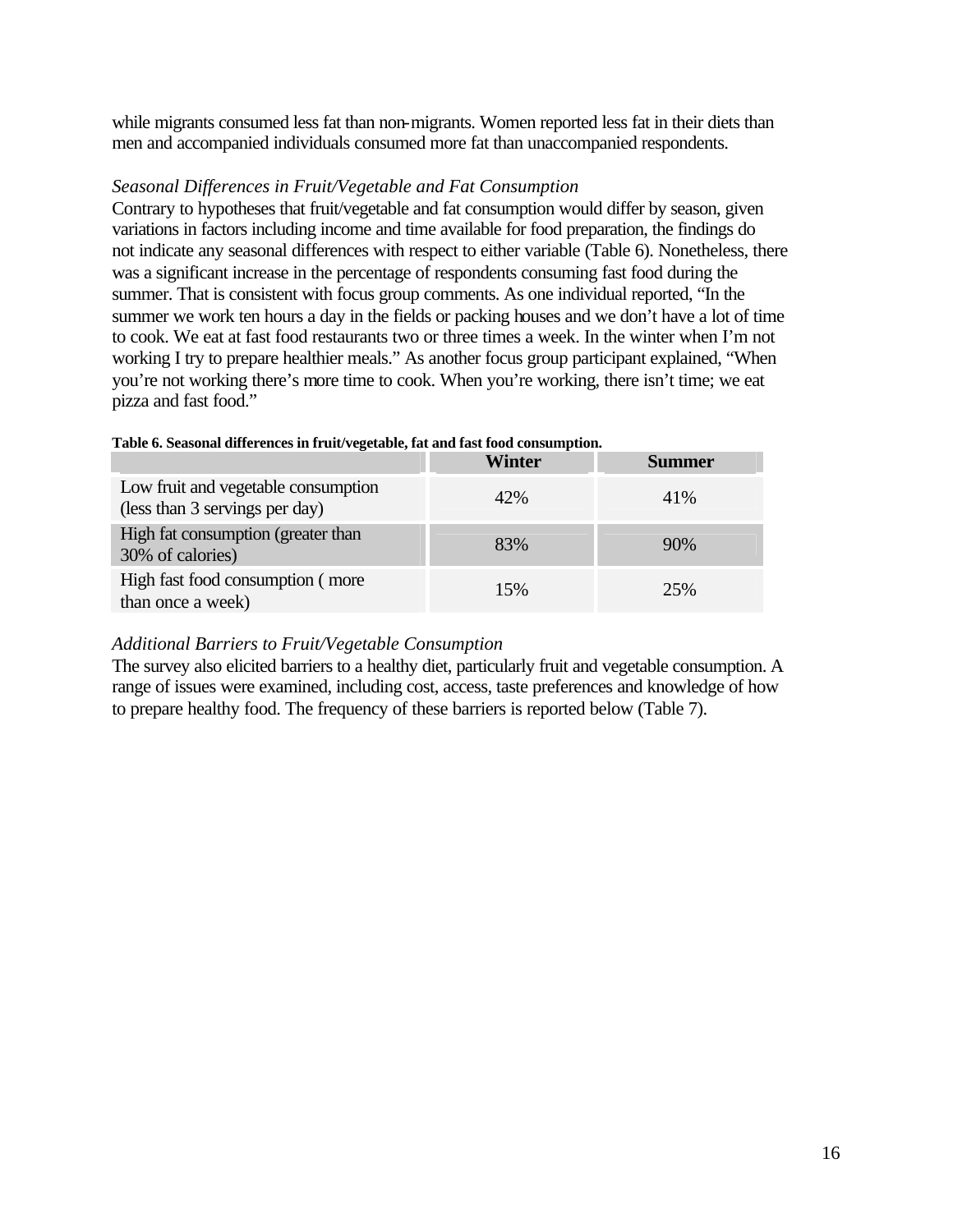| Table 7. Reported frequencies of a variety of potential barriers to nealthy eating. |                  |
|-------------------------------------------------------------------------------------|------------------|
| <b>Barrier</b>                                                                      | <b>Frequency</b> |
| "I don't know how to prepare healthy foods very well"                               | 49%              |
| "I don't buy much fruit because it's very expensive"                                | 49%              |
| "I don't buy many vegetables because they're very expensive"                        | 45%              |
| "I don't have enough time to prepare food at home these days"                       | 35%              |
| "The stores where I live don't sell many fruits and vegetables"                     | 35%              |
| "It's hard for me to get to the store"                                              | 32%              |
| "It's hard to get healthy food where I live"                                        | 32%              |
| "The fruits and vegetables where I most shop are low quality"                       | 29%              |
| "I don't prepare many vegetables because my children don't like<br>them"            | 25%              |
| "I don't like vegetables very much"                                                 | 24%              |
| "I don't prepare many vegetables because my spouse doesn't like<br>them"            | 18%              |

#### **Table 7. Reported frequencies of a variety of potential barriers to healthy eating.**

Of these, the only barriers significantly associated with fruit and vegetable consumption had to do with the affordability of fruits and vegetables. As such, while income is not directly correlated with fruit and vegetable consumption, the price of fruits and vegetables and whether they are perceived as "too expensive" is correlated with that. Respondent comments to open-ended questions indicated that "I need to eat more vegetables, but we can't buy them" and, "I don't have money to buy vegetables, so we eat a lot of beans and potatoes." Several of the barriers mentioned above address the issue of access to health food. These include "It's hard to get healthy food where I live," "The stores where I live don't sell many fruits and vegetables," and "The fruits and vegetables where I most shop are low quality."

With respect to access, respondents were asked about where they do the majority of their food shopping, how they get to the store and the cost of transportation to shopping. Almost all respondents (94%) did the majority of their food shopping at major chain supermarkets or local grocery stores, although the local grocery stores vary considerably in size. The remaining 6% did the majority of their shopping at corner, liquor or convenience stores. Over half (58%) of respondents traveled in their own cars, an additional 26% got rides from others and 15% walked (Figure 6). Of those who got rides, 73% paid for the ride at an average cost of \$20 round trip.

The survey also explored respondent knowledge about how to prepare healthy food as a potential barrier to improved diet/nutrition. Responses to the statement "I don't know how to prepare healthy food very well" were not significantly correlated with fruit and vegetable consumption. However, there were interesting patterns in this regard. Nearly two in three men (64%) reported low knowledge of preparing healthy food than women (38%). This is a particular issue for unaccompanied males in the U.S. on their own, who are not accustomed to cooking for themselves. In that regard, unaccompanied men offered comments such as, "Since we're here alone, we don't know how to prepare food like women do," and "I know I have bad eating habits, but I don't have a woman here in the U.S. to cook for me." A focus group participant commented that, "People who have their wives here may not have much [food], but they prepare it well. When it's just a man, it's not so good. It's better when you have your wife here." Similarly,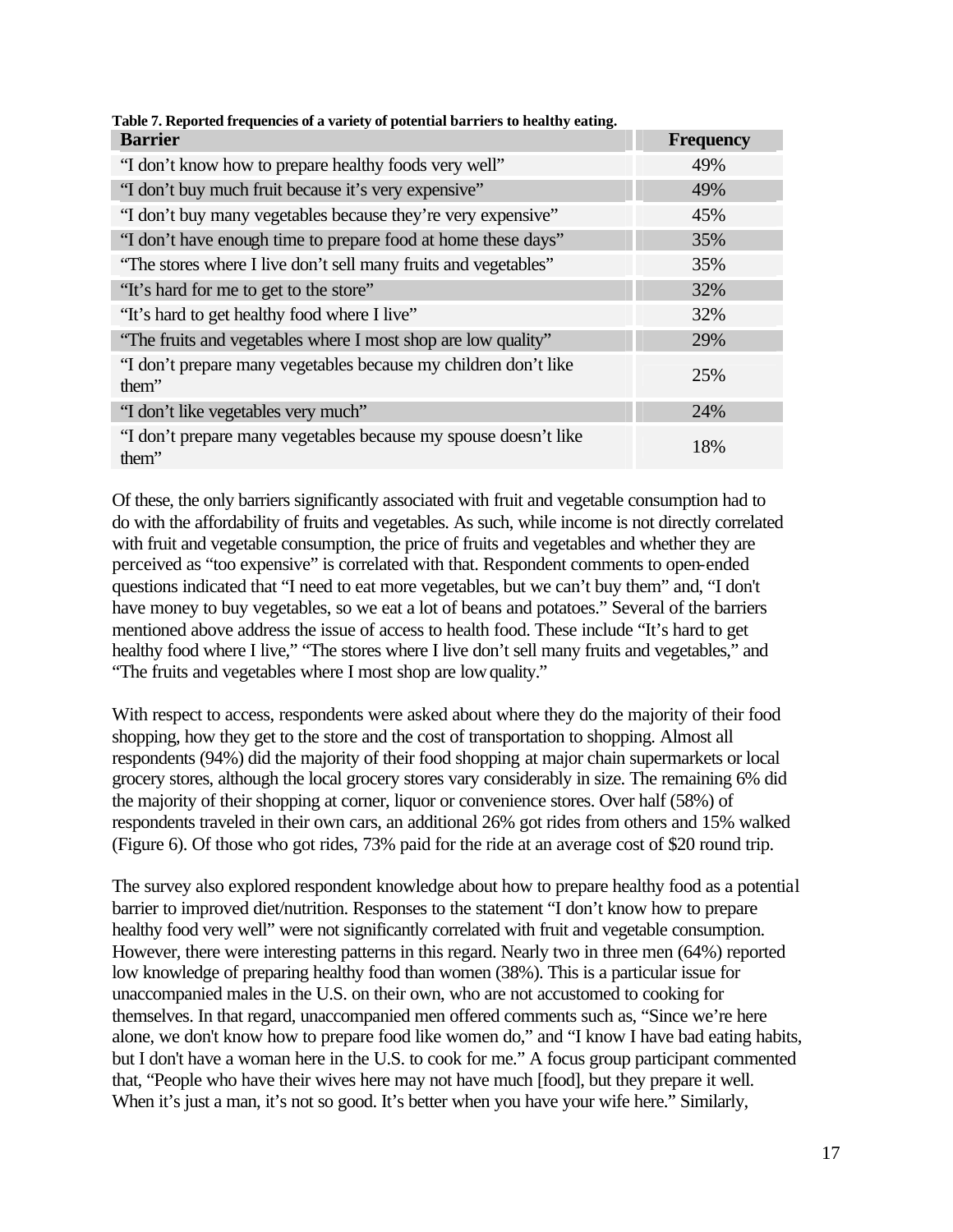another focus group participant explained that "In Mexico, you have your mother and your sisters. When you are taken out of there you don't know how to do anything."





#### *Access to Food Assistance Programs*

 $\overline{a}$ 

The assessment also sought to identify rates of farmworker participation in food assistance programs including food stamps, food banks, WIC and school-based meal programs. Rates of utilization among eligible respondents were highest for the school lunch and WIC programs, in fact surpassing overall rates for Fresno County (Table 8). Notably, these programs do not have documentation status requirements and have children as a central part of their target population. Food banks were the least utilized food assistance resource, with utilization rates of only 12%.<sup>9</sup>

Respondents cited a variety of reasons for not using food banks, including lack of information about when and where food distribution took place, lack of time or transportation to get to distribution sites, perceptions that food banks are only for families or unemployed people, shame and not liking the kinds of foods offered. Several respondents also mentioned that food bank place limits on how often they can receive food (for example, only once every three months).

 $9$  Nonetheless, 25% reported that they had utilized food banks at some point in the past.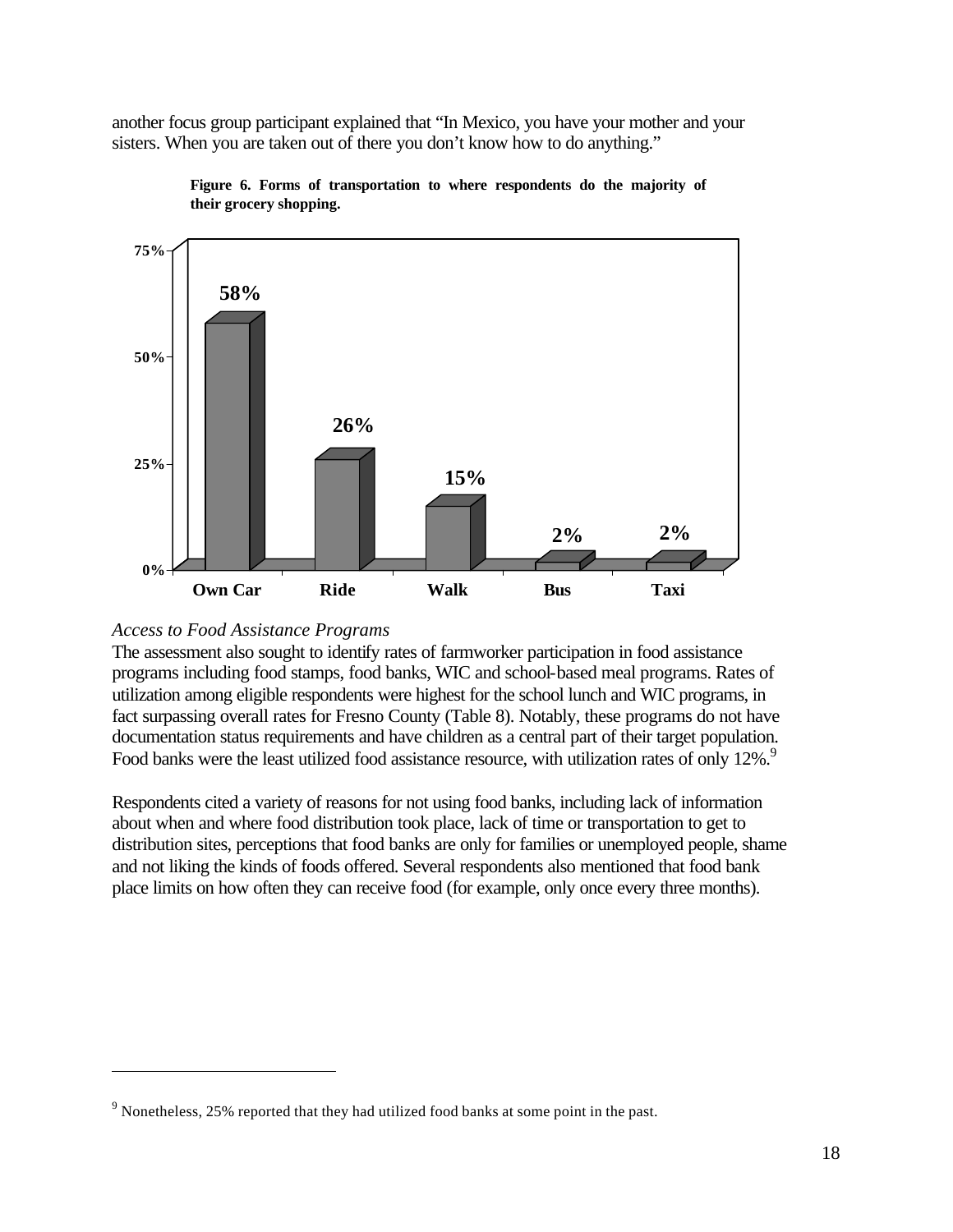| <u>uuministo uuvis</u> |                                                                    |                      |  |
|------------------------|--------------------------------------------------------------------|----------------------|--|
|                        | <b>Fresno Farmworker Food</b><br><b>Security Assessment Sample</b> | <b>Fresno County</b> |  |
| Food Stamps            | 48%                                                                | $53\%*$              |  |
| <b>WIC</b>             | 89%                                                                | $78\%**$             |  |
| School Lunch           | 97%                                                                | $74\%*$              |  |
| Food Banks             | 12%                                                                |                      |  |

**Table 8. Percentage of eligible respondents participating in food assistance programs at the time of survey administration.** 

\* 2004 Fresno County Nutrition Profile, CA Food Policy Advocates

\*\* 2003 Fresno County Nutrition Profile, CA Food Policy Advocates

Nearly half (48%) of eligible<sup>10</sup> respondents reported utilizing the food stamp program, which is comparable to 53% of eligible Fresno County residents. However, food stamp participation varies by season (Table 9). Whereas 55% of eligible respondents utilized the program in the winter, only 37% of *eligible* respondents did so in the summer. Many respondents interviewed during the summer believed they were not eligible for this program because they were working or earned too much.

Respondents cited a range of additional reasons for not using the food stamp program. Several feared that receiving food stamps would compromise their immigration status and chances of gaining residency status.<sup>11</sup> Comments in that regard included, "I don't want problems, I'm getting my papers in order," and "They told me it would affect my immigration status." Several respondents also explained that they were not aware of eligibility requirements or how to apply. A number of undocumented parents were unaware that they could receive food stamps for their U.S.-born children. Finally, some respondents mentioned that they did not feel comfortable receiving public benefits, explaining that "I'm ashamed," and "I don't want to ask for help." Respondents receiving food stamps were asked how much they received each month. When this amount is divided by the actual number of household members, it is quite low (Table 9).

|                                                          | Winter | Summer |
|----------------------------------------------------------|--------|--------|
| Percent of eligible respondents utilizing<br>food stamps | 55%    | 37%    |
| Mean monthly food stamp benefits per<br>household member | \$20   | \$10   |

|  | Table 9. Comparison of Food Stamp program utilization in the winter and in the summer. |  |
|--|----------------------------------------------------------------------------------------|--|
|  |                                                                                        |  |

 $\overline{a}$ 

 $10$  Eligibility was determined based on survey variables including household size, household income and whether at least one adult in the family was documented and/or had children born in the U.S.

 $11$  This is based on fears of incurring "public charge" status, under which immigrants receiving some forms of public assistance "may face adverse immigration consequences." Although participation in food assistance programs does not in fact result in "public charge" status, many farmworkers, and even some health and social service providers, are misinformed on this issue.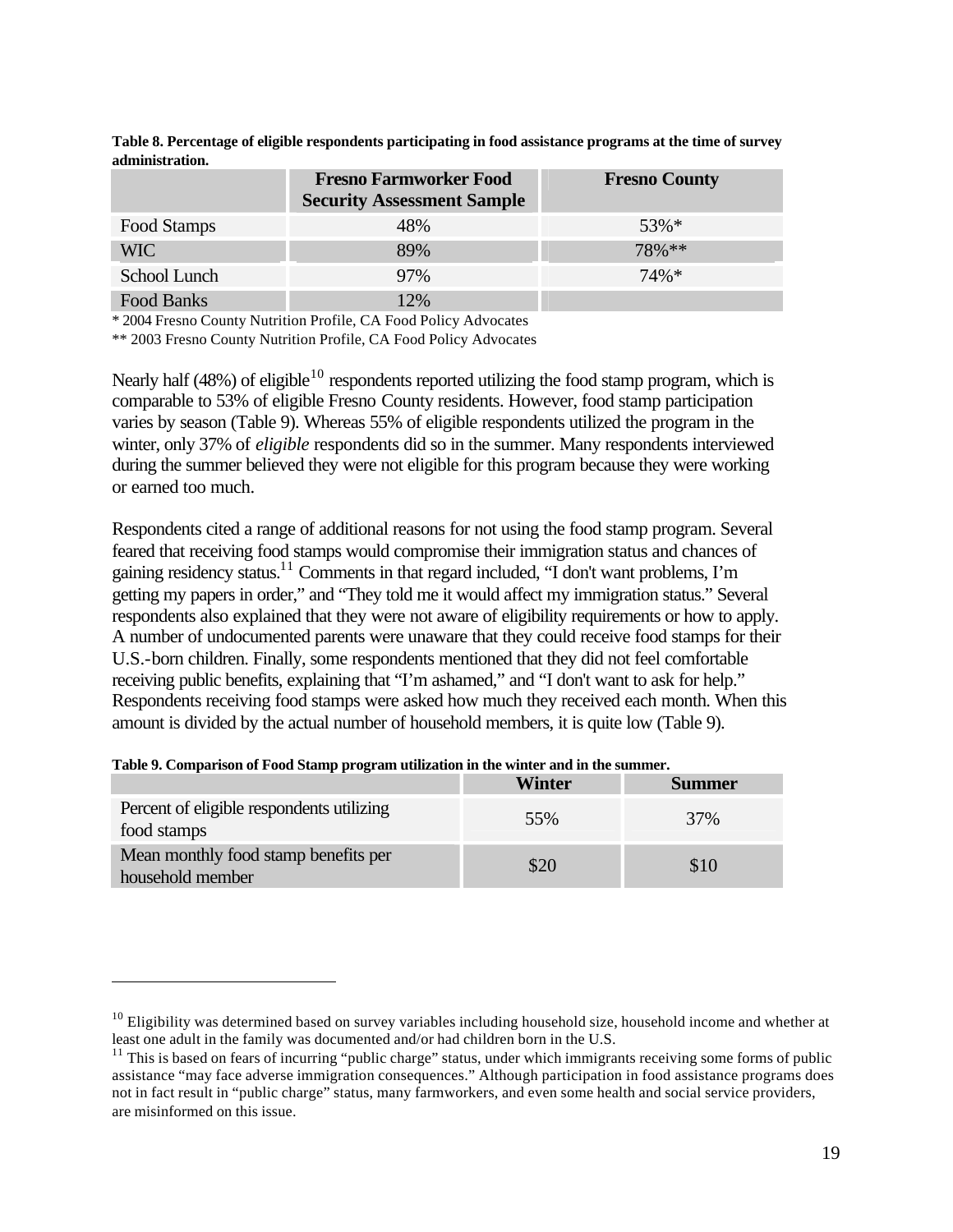#### *Results for Mixteco Farmworkers*

As noted, the assessment included a sub-sample of 60 Mixteco-speaking farmworkers. This sample was excluded from the above analysis because the findings were distinct in many ways. Further, since sample was small and very much a convenience sample, the results are considered more exploratory than conclusive. These findings should be interpreted with caution.

On average, native Mixteco-speaking respondents were younger, less educated, more recently arrived in the U.S., more likely to be undocumented and less likely to speak Spanish fluently than non-Mixteco respondents (Table 10). This is consistent with demographic trends reported for indigenous farmworkers in the 2003-2004 National Agricultural Workers Survey (Aguirre International 2005).

| Table 10. Comparison of demographic characteristics: Mixteco-speaking respondents $(n=60)$ |
|--------------------------------------------------------------------------------------------|
| and native Spanish-speaking respondents (n=394).                                           |

|                      | <b>Native Mixteco</b><br><b>Speakers</b> | <b>Native Spanish</b><br><b>Speakers</b>   |
|----------------------|------------------------------------------|--------------------------------------------|
| Age                  | Mean: 27                                 | Mean: 34                                   |
| Education            | $6th$ grade or less: 90%<br>0 years: 29% | $6th$ grade or less: 72%<br>0 years: $0\%$ |
| Years in U.S.        | Mean: 5<br>2 years or less: 15%          | Mean: 10<br>2 years or less: 14%           |
| Country of birth     | <b>Mexico: 100%</b>                      | Mexico: 94%                                |
| Documentation status | Undocumented: 98%                        | Undocumented: 59%                          |
| Mean monthly income  | Winter: \$271                            | Winter: \$475                              |
| per person           | Summer: \$1,927                          | <b>Summer: \$781</b>                       |

Patterns regarding food security status and income were also quite different for the Mixteco sample. In the winter, mean monthly per capita income was \$271, with 40% of households reporting no income at all during the week prior to the survey. In comparison, non-Mixteco respondents reported average monthly income of \$475 per person in the winter, with only 17% of households reporting no income during the week prior to survey administration. Given such low incomes, it is not surprising, but still sobering to find that 76% of native Mixteco-speaking respondents experienced food insecurity during the winter, while 48% experienced food insecurity with hunger (Figure 7). Additional research (Moos 2008) has corroborated many of these findings. In contrast, Mixteco respondents reported a mean monthly per person income of \$1,927 during the summer, with virtually no instances of zero income during the previous week. Consequently, 100% of the Mixteco sample was food secure during the summer.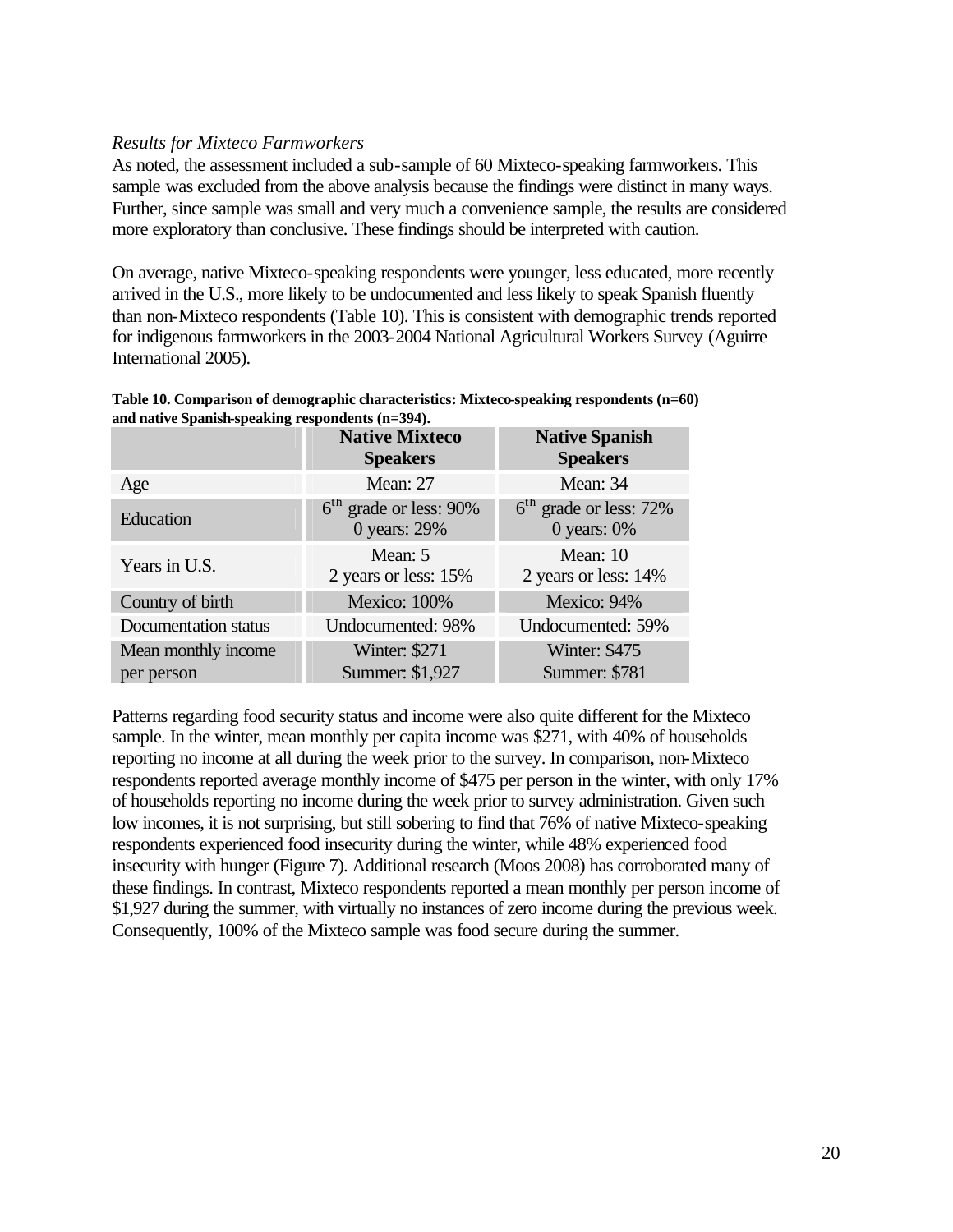

**Figure 7. Seasonal differences in food security status among native Mixteco-speaking respondents (n=60).**

There are a number of possible explanations for these dramatic differences between summer and winter results for the Mixteco sample. One possibility is sampling bias. The majority of respondents in the winter sample were women with families, while almost half the respondents in the summer sample were unaccompanied men. Given limited employment opportunities in the winter, women are at greater risk of unemployment and under-employment than men.

Mixteco respondents appear to work more temporary and transitory jobs than Spanish-speaking respondents. As seen below, native Mixteco speakers worked less in the winter and more in the summer. They were also more likely to work under piece rate pay schemes<sup>12</sup> and to have a household member who migrates to follow the harvest (Table 11). It is therefore not surprising that Mixteco respondents might be more susceptible to seasonal fluctuations in income.

| between nauve mixteeospeaking respondents (n=00) and nauve spanish-speaking respondents (n=07+). |                                |                    |                                |               |
|--------------------------------------------------------------------------------------------------|--------------------------------|--------------------|--------------------------------|---------------|
|                                                                                                  | <b>Native Mixteco Speakers</b> |                    | <b>Native Spanish Speakers</b> |               |
|                                                                                                  | Winter                         | Summer             | Winter                         | Summer        |
| Mean hours of work<br>per week                                                                   | 33                             | 60                 | 35                             | 41            |
| Pay scheme                                                                                       | 58%<br>piece rate              | 100%<br>piece rate | 91%<br>hourly                  | 96%<br>hourly |
| <b>Migratory</b> status<br>(household member)                                                    | 47%                            | 73%                | 25%                            | 14%           |

 $\overline{a}$ 

**Table 11. Comparison of seasonal variations in hours of work, type of payment and migration patterns between native Mixteco-speaking respondents (n=60) and native Spanish-speaking respondents (n=394).**

 $12$  Under piece rate pay schemes workers are paid based on the amount of work performed, e.g., crop harvested, vines pruned, etc. This is in contrast to hourly pay schemes, where workers are paid the same amount per hour regardless of the amount of work performed. Piece work is generally considered to have higher income-generating potential, especially for fast workers. However, employment under piece rate schemes is generally less stable.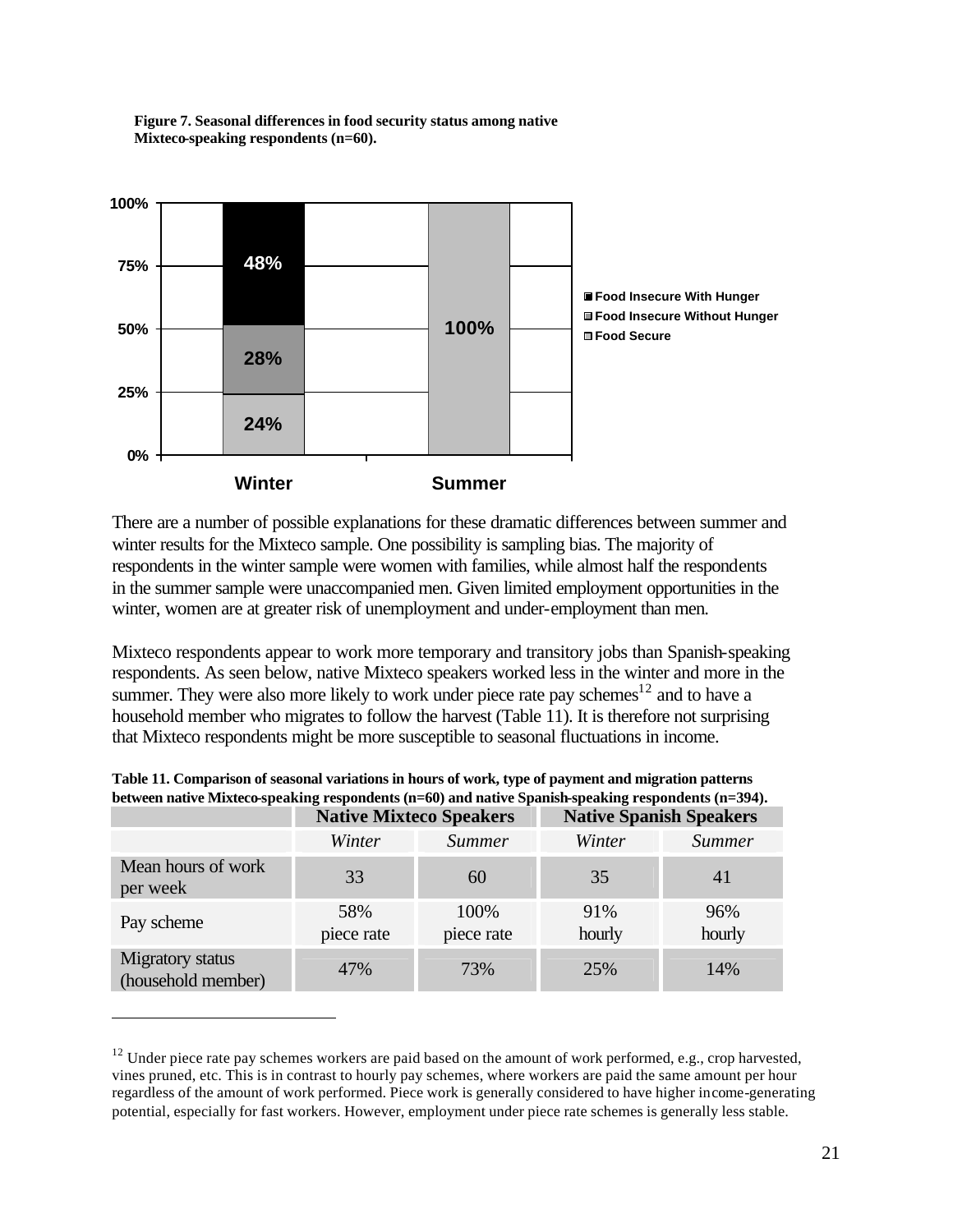Differences in employment patterns between Mixteco and native Spanish-speaking respondents raise interesting questions about the economic coping strategies utilized by each group. Mixteco respondents reported much higher fluctuations in availability of work and income between the summer and the winter than non-Mixteco respondents. In contrast, non-Mixtecos were more likely to work in one place and for a set wage. This kind of stability has advantages but also implies a certain income ceiling. The strategy employed by many Mixteco respondents, of working long hours at piece rate during the harvest and following the harvest to maximize work hours is less stable, but generated notably higher earnings during the summer. Nonetheless, these higher earnings may not have been enough to provide a buffer for the winter months when incomes were significantly lower.

Finally, a comparison of findings regarding diet and nutrition reveals notable differences between the Mixteco and non-Mixteco respondents (Table 12). Almost all Mixteco respondents consumed less than three servings of fruits and vegetables per day. Conversely, the percentage reporting a high-fat diet was significantly lower than non-Mixteco respondents.

| Table 12. Comparison of fruit/vegetable and fat consumption between Mixteco (n=60) and non-Mixteco |  |
|----------------------------------------------------------------------------------------------------|--|
| $(n=394)$ respondents.                                                                             |  |

|                                                                       | <b>Native Mixteco</b><br><b>Speakers</b> | <b>Native Spanish</b><br><b>Speakers</b> |
|-----------------------------------------------------------------------|------------------------------------------|------------------------------------------|
| Low fruit and vegetable consumption<br>(less than 3 servings per day) | 92%                                      | 42%                                      |
| Mean fruit and vegetable servings per<br>day                          | $1.8 (+/- 0.76)$                         | $3.5 (+/- 1.7)$                          |
| High fat consumption (more than 30%<br>of calories)                   | 30%                                      | 86%                                      |

These results, particularly regarding low fruit and vegetable consumption, are corroborated by comments from a focus group with Mixteco-speaking farmworkers. The participants indicated that while fruits are popular, they are often considered a luxury, mainly to be eaten in the summer, when they are more affordable and available on-farm. Conversely, focus group participants reported that vegetables are not an important component of the traditional Mixteco diet. They also noted that the vegetables they ate in Mexico, for example greens such as purslane, are not easy to find in the U.S.

### **RECOMMENDATIONS AND CONCLUSIONS**

#### *Reducing Food Insecurity and Hunger*

Key variables associated with food security and hunger include income, documentation status, migratory patterns and food stamp utilization. Not surprisingly, income was the most significant predictor of food security status. Unfortunately, it is also a highly challenging issue to address, as low wages are prevalent in agriculture. Since many agricultural workers are paid minimum wage, advocating for a minimum wage that is closer to a living wage could make an important contribution with respect to improving food security for many farmworkers. Among respondents participating in the Fresno Farmworker Food Security Assessment, 64% earned the 2005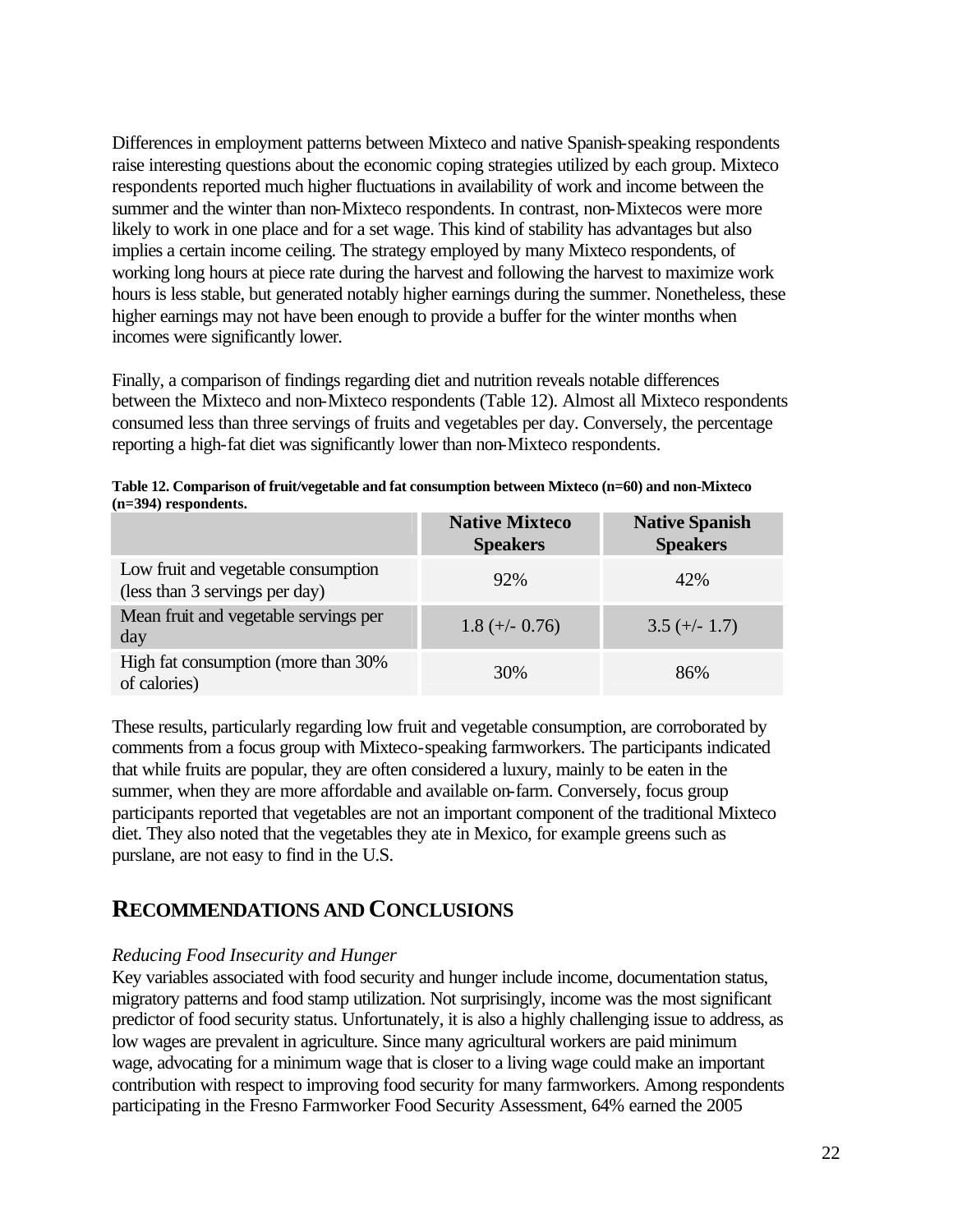California minimum wage of \$6.75 per hour, while another 14% earned \$7.00 per hour. Only 5% of respondents made more than \$8.00 per hour.

Documentation status is another important factor affecting food security. Undocumented workers were more likely to experience both food insecurity and hunger. In the absence of comprehensive immigration reform, addressing eligibility requirements to permit more undocumented individuals to access food assistance programs would increase their food security. Efforts to educate undocumented workers about the extent to which they and/or their children are eligible for food assistance could also make a large difference. Outreach for programs like food banks, that also do not generally require that recipients be documented, should be expanded. Promising initiatives along these lines are already underway in Fresno County. These include the Fresno County Food Bank's Mobile Pantry program which brings food to rural areas of the county and Fresno Metro Ministry's Food Assistance Hotline, a 24-hour Spanish-language service with information regarding food assistance programs in the callers' vicinity (Edie Jessup, personal communication 2006).

Food stamp utilization was associated with improved food security. However, the findings indicate that this program is underutilized by eligible farmworkers, especially in the summer. Utilization of this program can be increased via greater outreach and clarifying misconceptions about eligibility, including income, parental/children's documentation status and concerns about incurring "public charge" status.

Finally, farmworkers from households where one or more members migrate to follow the harvest were found to be at greater risk of both food insecurity and hunger. Migrating to follow the harvest involves constant changes in employment, housing and a host of other factors affecting household finances. Migrants may also be less well-equipped to take advantage of community resources or networks to access food. Special consideration should be given to targeting food assistance programs and outreach to migrant households.

#### *Increasing Fruit and Vegetable Consumption*

 $\overline{a}$ 

The assessment findings indicate diets that are high in fat and low in fruit and vegetable consumption. Fully 86% of respondents obtain more than 30% of their calories from fat while 42% consume less than three servings of fruits and vegetables per day. Factors associated with fruit and vegetable consumption include migratory status, education and the ability to bring fruits and vegetables home from work. Variables significantly associated with fat consumption include income, migration, gender and accompaniment status.

The ability to bring produce home from the fields was positively associated with fruit and vegetable consumption. Individuals in households where the respondent or spouse brought produce home from work reported 0.8 more servings of fruits and vegetables per day than their counterparts. Nonetheless, only 25% of respondents in the winter and 40% of respondents in the summer reported being allowed to do so.<sup>13</sup> As one focus group participant commented, "Now [in] the winter] we don't bring anything home…all we bring home is exhaustion." There are a variety

 $13$  The lower percentage in winter may reflect more limited availability of produce at that time.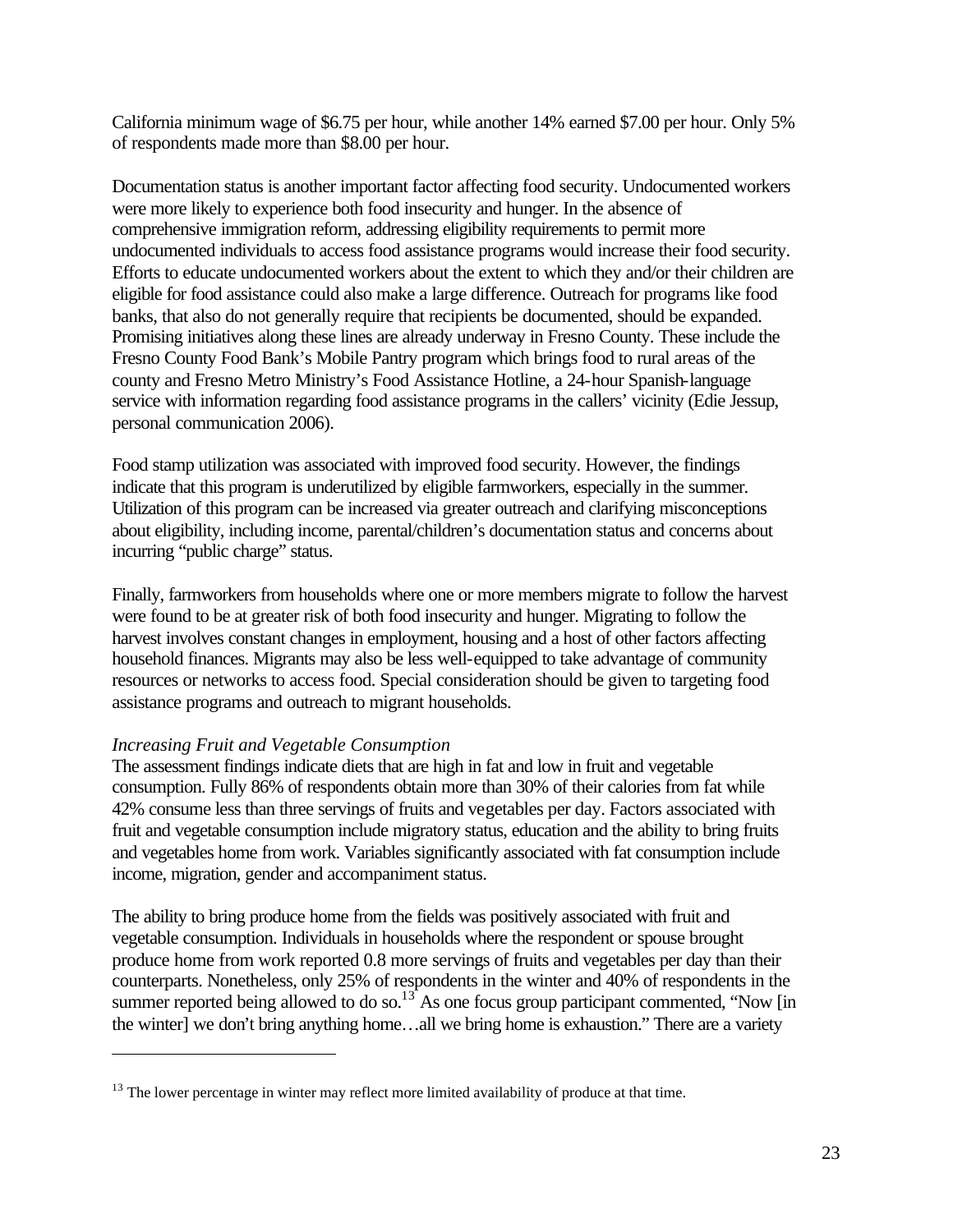of reasons that growers may choose not to allow workers to bring produce home from the fields, including concerns about food safety, farmworkers re-selling produce at lower prices in secondary markets, and costs associated with monitoring what workers take. Finding collaborative solutions to these challenges and allowing more farmworkers to bring home food for personal consumption could have positive impacts on farmworker diets.

Nutrition education is another potential area of intervention with respect to fruit and vegetable consumption. Knowledge of preparing healthy food did not have a significant impact on fruit and vegetable consumption. Nonetheless, 64% of men and 38% of women reported not knowing how to prepare healthy food. Focus groups also revealed that women were more likely than men to consider fruits and vegetables an important part of a healthy diet. Nutrition education efforts targeting unaccompanied male farmworkers could have positive impacts on their diets and nutrition. Forty percent of male respondents indicated that they would be "very interested" in information about how to prepare healthy food.

#### *Reaching out to Mixteco-Speaking Farmworkers*

Although the findings from Mixteco-speaking farmworkers are exploratory in nature, they highlight a number of potentially important issues regarding food security among indigenous farmworkers. The high rates of food insecurity and hunger among this population during in the winter are cause for concern and point to the need for more rigorous research. Outreach to Mixteco farmworkers in the winter could make an important difference to the well-being of these workers and their families. An additional intervention is access to low-interest loans to help tide these individuals over the winter. Mixteco focus group participants report reliance on high interest loans of approximately 10% per month (120% per year) to make ends meet during the winter. The high payments on these loans clearly detract from these individuals' ability to meet their food and other basic needs.

There is also a need for culturally appropriate outreach in indigenous languages. Many Mixteco farmworkers do not speak Spanish fluently and their dietary preferences are quite distinct from other farmworkers. While many social services in California and the Central Valley are accessible to Spanish speakers, that is generally not the case for those speaking indigenous languages. Expanded outreach efforts in indigenous languages with education to increase the cultural competency of providers could help remedy these disparities.

#### *Conclusions*

California's agricultural bounty is dependent on the hundreds of thousands of agricultural workers that produce healthy and nutritious food for consumers throughout the U.S. and the world. Reducing food insecurity, hunger and poor diet has important implications in terms of the human rights and health status of this population. Given the wealth of food produced in the very regions where farmworkers are concentrated, it is incumbent on all of us to ensure that farmworkers have access to the fruits of their labors.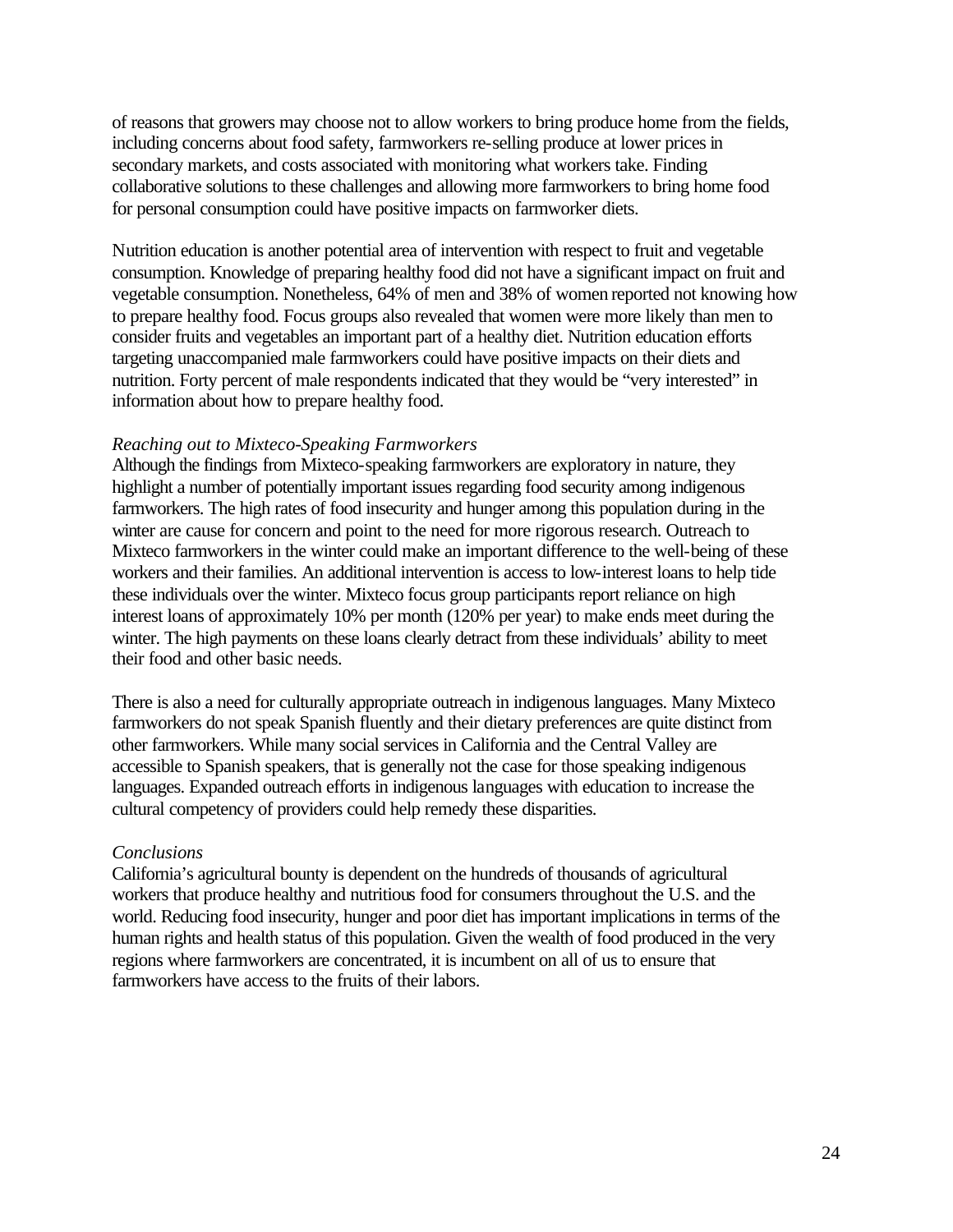#### **REFERENCES**

- Aguirre International (2005). "The California Farm Labor Force: Overview and Trends from the National Agricultural Workers Survey." Burlingame, CA.
- Alaimo, K., C. M. Olson, et al. (2001a). "Food Insufficiency and American School-Aged Children's Cognitive, Academic and Psychosocial Development." Pediatrics **108**(1): 44- 53.
- Alaimo, K., C. M. Olson, et al. (2001b). "Food insufficiency, family income and health in US preschool and school-aged children." Am J Public Health **91**(5): 781-786.
- Anderson, S. A. (1990). "Core indicators of nutritional status for difficult-to-sample populations. ." Journal of Nutrition **120**: 1559-1600.
- Basiotis, P. P., A. Carlson, et al. (2002). "The Healthy Eating Index: 1999-2000." U.S. Department of Agriculture, Center for Nutrition Policy and Promotion.
- Bickel, G., M. Nord, et al. (2000). "Guide to Measuring Household Food Security, Revised 2000." U.S. Department of Agriculture, Food and Nutrition Service, Office of Analysis, Nutrition and Evaluation.
- Billson, H., J. A. Pryer, et al. (1999). "Variation in fruit and vegetable consumption among adults in Britain. An analysis from the dietary and nutritional survey of British adults." European Journal of Clinical Nutrition **53**: 946-952.
- Cason, K., S. Nieto-Montenegro, et al. (2003). "Dietary Intake and Food Security Among Migrant Farm Workers in Pennsylvania." Harris School Working Paper, Series 04.2.
- Centers for Disease Control and Prevention (2006). "5 A Day: Data and Statistics." Accessed July 29, 2006 from http://apps.nccd.cdc.gov/5ADaySurveillance/.
- Essa, J. S. (2001). Nutrition, Health and Food Security Practices, Concerns and Perceived Barriers of Latino Farm/ Industry Workers in Virginia. Human Nutrition, Foods and Exercise, Virginia Polytechnic Institute and State University. M.S.
- Fresno County Department of Agriculture (2004). "Fresno County Agricultural Crop and Livestock Report." Fresno, CA.
- Gleason, P., A. Rangarajan, et al. (2000). "Dietary Intake and Dietary Attitudes Among Food Stamp Participants and Other Low-Income Individuals." U.S. Department of Agriculture, Food and Nutrition Service.
- Great Valley Center (2005). "The State of the Great Central Valley of California." Modesto, CA.
- Gundersen, C. and J. Gruber, Eds. (2001). The dynamic determinants of food insufficiency. Second Food Security Measurement and Research Conference, Volume II: Papers, U.S. Department of Agriculture, Economic Research Service.
- Gundersen, C. and V. Oliveira (2001). "The Food Stamp Program and Food Insufficiency." American Journal of Agricultural Economics **83**(4): 875-887.
- Guthrie, J. F. (2004). "Understanding Fruit and Vegetable Choices: Economic and Behavioral Influences." U.S. Department of Agriculture, Economic Research Service.
- Harrison, G. G., C. A. Disogra, et al. (2002). "Over 2.2 Million Low-Income California Adults Are Food Insecure; 658,000 Suffer Hunger." UCLA Healthy Policy Research Brief. UCLA Center for Health Policy Research. Los Angeles, CA.
- Harrison, G. G., A. Stormer, et al. (2003). "Development of a Spanish-language version of the US household food security survey module." Journal of Nutrition **133**(4): 1192-1197.
- Harrison, G. G., G. Manalo-LeClair, et al. (2005). "More Than 2.9 Million Californians Now Food Insecure – One in Three Low-Income, An Increase in Just Two Years." UCLA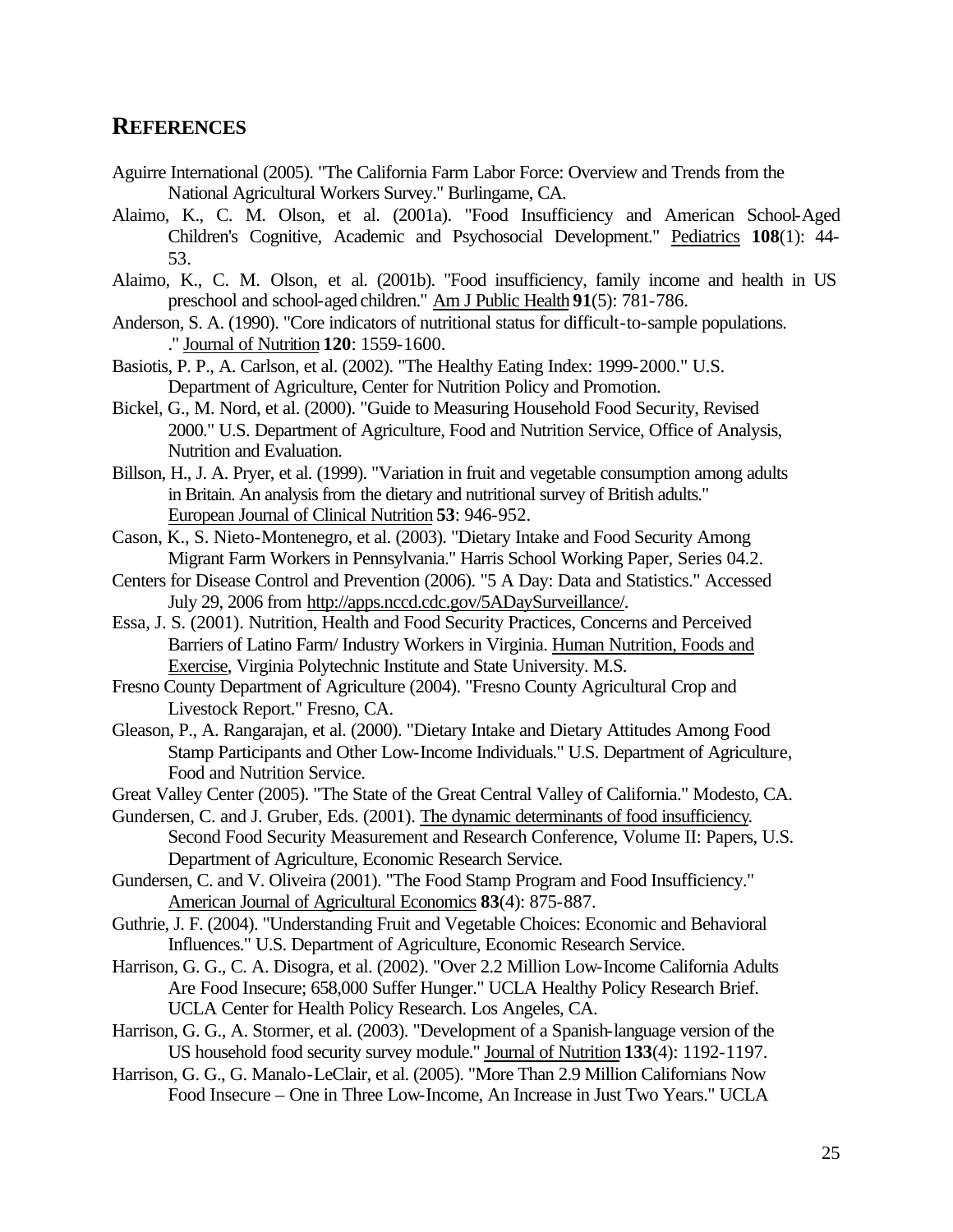Healthy Policy Research Brief. UCLA Center for Health Policy Research. Los Angeles, CA.

- Harrison, G. G., M. Sharp, et al. (2007). Food Security Among California's Low-Income Adults Improves, But Most Severely Affected Do Not Share in Improvement. UCLA Healthy Policy Research Brief. Los Angeles, CA, UCLA Center for Health Policy Research**:** 1- 11.
- Johansson, L., D. S. Thelle, et al. (1999). " Healthy dietary habits in relation to social determinants and lifestyle factors." British Journal of Nutrition **81**(3): 211-220.
- Kaiser, L. L., A. C. Martin, et al. (2004). "Food insecurity prominent among low-income California Latinos." California Agriculture **58**(1): 18-23.
- Kasper, J., S. K. Gupta, et al. (2000). "Hunger in legal immigrants in California, Texas and Illinois." American Journal of Public Health **90**(10): 1629-1633.
- Kleinman, R. E., J. M. Murphy, et al. (1998). "Hunger in Children in the United States: Potential Behavioral and Emotional Correlates." Pediatrics **101**(1): e3-.
- Kowalski, K., C. J. Hoffman, et al. (1999). "Nutritional patterns and needs of migrant term workers in northwest Michigan." Journal of the American Dietetic Association **99**(2): 221-224.
- Lin, B.-H., J. Reed, et al. (2004). "U.S. Fruit and Vegetable Consumption: Who, What, Where and How Much." U.S. Department of Agriculture, Economic Research Service.
- Mattisson, I., E. Wirfält, et al. (2001). "Fat intake is more strongly associated with lifestyle factors than with socio-economic characteristics, regardless of energy adjustment approach." European Journal of Clinical Nutrition **55**(6): 452-461.
- McClelland, J., W. Demark-Wahnefried, et al. (1998). "Fruit and vegetable consumption of rural African Americans: baseline survey results of the Black Churches United for Better Health 5 A Day Project." Nutrition and Cancer **30**(2): 148-157.
- Mindek, D. (2003). "Mixtecos." Comisión Nacional para el Desarrollo de los Pueblos Indígenas (CDI), Programa de las Naciones Unidas para el Desarrollo (PNUD). Mexico City.
- Moos, Katherine. (2008). "Documenting Vulnerability: Food Insecurity Among Indigenous Mexican Migrants in California's Central Valley." Washington, DC: Congressional Hunger Center.
- Nord, M. (2003). Keeping Warm, Keeping Cool, Keeping Food on the Table: Seasonal Food Insecurity and Costs of Heating and Cooling. Annual Meeting of the National Association for Welfare Research and Statistics. San Diego, CA.
- Nord, M., M. S. Andrews, et al. (2007). Household Food Security in the United States, 2006. Economic Research Report Number 49. Washington DC, U.S. Department of Agriculture, Economic Research Service.
- Olson, C. M. (1999). "Nutrition and Health Outcomes Associated with Food Insecurity and Hunger." J. Nutr. **129**(2): 521-
- Pollard, J., D. Greenwood, et al. (2001). "Lifestyle factors affecting fruit and vegetable consumption in the UK Women's Cohort Study." Appetite **37**(1): 71-79.
- Pollard, J., S. F. L. Kirk, et al. (2002). "Factors affecting food choice in relation to fruit and vegetable intake: a review." Nutrition Research Reviews **15**(2): 373-387.
- Quandt, S. A., J. I. Shoaf, et al. (2006). "Experiences of Latino Immigrant Families in North Carolina Help Explain Elevated Levels of Food Insecurity and Hunger." Journal of Nutrition **136**: 2638-2644.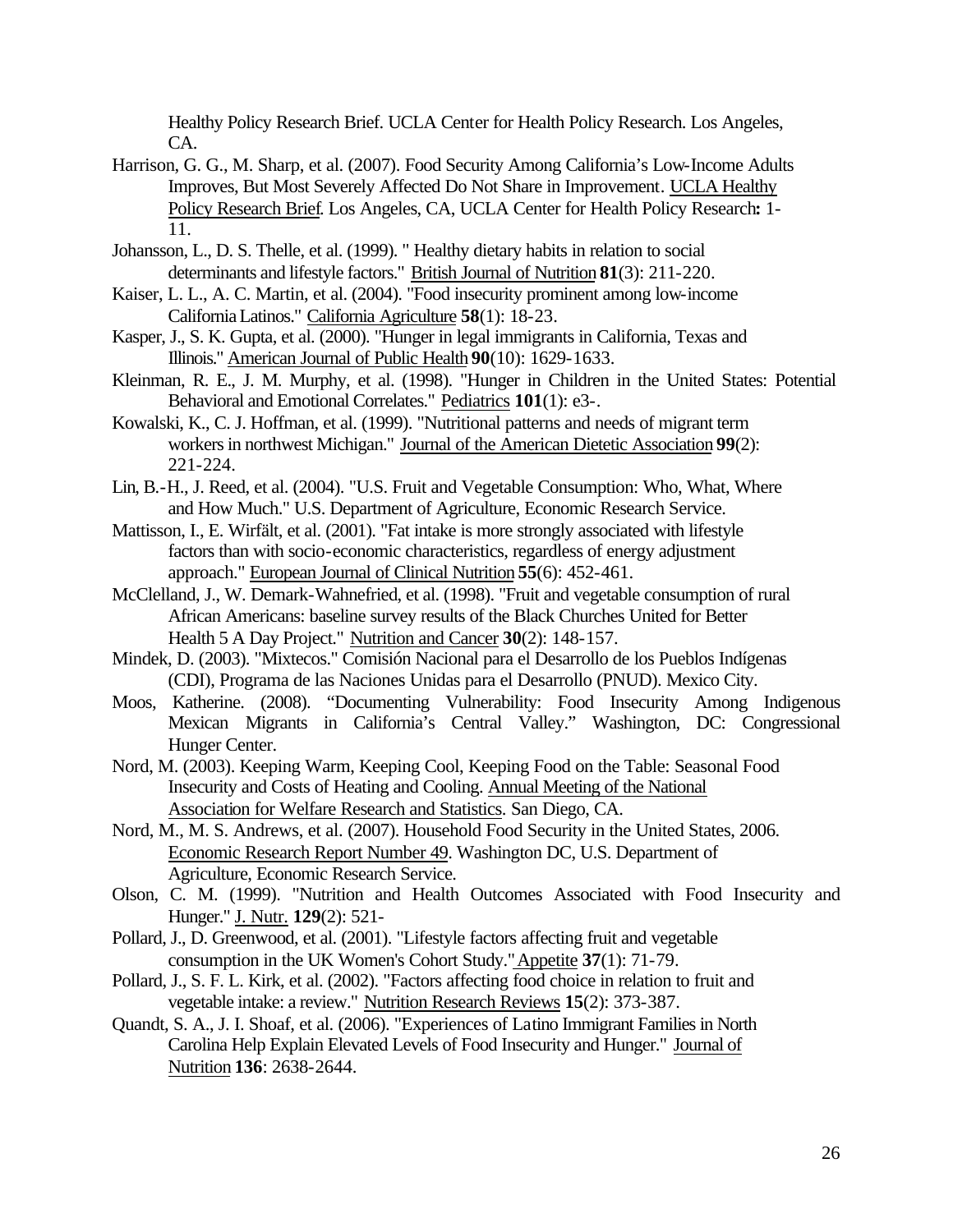- Rose, D., C. Gundersen, et al. (1998). "Socio-Economic Determinants of Food Insecurity in the United States: Evidence from the SIPP and CSFII Datasets." Food and Rural Economics Division, Economic Research Service, U.S. Department of Agriculture. Washington DC.
- Rose, D. and R. Richards (2004). "Food store access and household fruit and vegetable use among participants in the US Food Stamp Program." Public Health Nutrition **7**(8): 1081- 1088.
- Serdula, M. K., C. Gillespie, et al. (2004). "Trends in Fruit and Vegetable Consumption Among Adults in the United States: Behavioral Risk Factor Surveillance System, 1994-2000." Am J Public Health **94**(6): 1014-1018.
- Siefert, K., C. Heflin, et al. (2001). "Food insufficiency and the physical and mental health of low-income women." Women & Health **32**(1-2): 159-177.
- Stuff, J. E., P. H. Casey, et al. (2004). "Household Food Insecurity Is Associated with Adult Health Status." J. Nutr. **134**(9): 2330-2335.
- Subar, A., J. Heimendinger, et al. (1995). "Fruit and vegetable intake in the United States: the baseline survey of the Five A Day for Better Health Program." American Journal of Health Promotion **9**(5): 352-360.
- Tapogna, J., A. Suter, et al. (2004). "Explaining Variations in State Hunger Rates." Family Economics and Nutrition Review **16**(2): 12-22.
- U.S. Department of Agriculture, National Agricultural Statistics Service (2004). "California State and County Data, 2002 Census of Agriculture." Volume 1, Geographic Area Series, Part 5. Washington DC.
- U.S. Department of Agriculture, U.S. Department of Health and Human Services (2000). "Dietary Guidelines for Americans." Washington DC.
- U.S. Department of Agriculture, U.S. Department of Health and Human Services (2005). "Dietary Guidelines for Americans." Washington DC.
- Villarejo, D., Lighthall, D., Williams, D., Souter, A., Mines, R., Bade, B., Samuels, S. & McCurdy, S.A. (2000). Suffering in Silence: A Report on the Health of California's Agricultural Workers. Davis, CA: California Institute for Rural Studies.
- Vozoris, N. T. and V. S. Tarasuk (2003). "Household Food Insufficiency Is Associated with Poorer Health." J. Nutr. **133**(1): 120-126.
- Wakimoto, P., G. Block, et al. (2006). "Development and reliability of brief dietary assessment tools for Hispanics." Preventing Chronic Disease **3**(3): A95.
- Weigel, M. M., R. X. Armijos, et al. (2007). "The Household Food Insecurity and Health Outcomes of U.S.–Mexico Border Migrant and Seasonal Farmworkers." Journal of Immigrant and Minority Health **9**(3): 157-169.
- Wilde, P. and M. Nord (2005). "The Effect of Food Stamps on Food Security: A Panel Data Approach." Review of Agricultural Economics **27**(3): 425-432.
- Winkleby, M., J. Snider, et al. (2003). "Cancer-Related Health Behaviors and Screening Practices among Latinos: Findings from a Community and Agricultural Labor Camp Survey." Ethnicity and Disease **13**: 376-386.
- Winkleby, M. A., S. Kim, et al. (2006). "Ten-Year Changes in Cancer-Related Health Behaviors and Screening Practices among Latino Women and Men in California." Ethnicity and Health **11**(1): 1-17.
- Wunderlich, G. S. and J. L. Norwood, Eds. (2006). Food Insecurity and Hunger in the United States: An Assessment of the Measure. Panel to Review U.S. Department of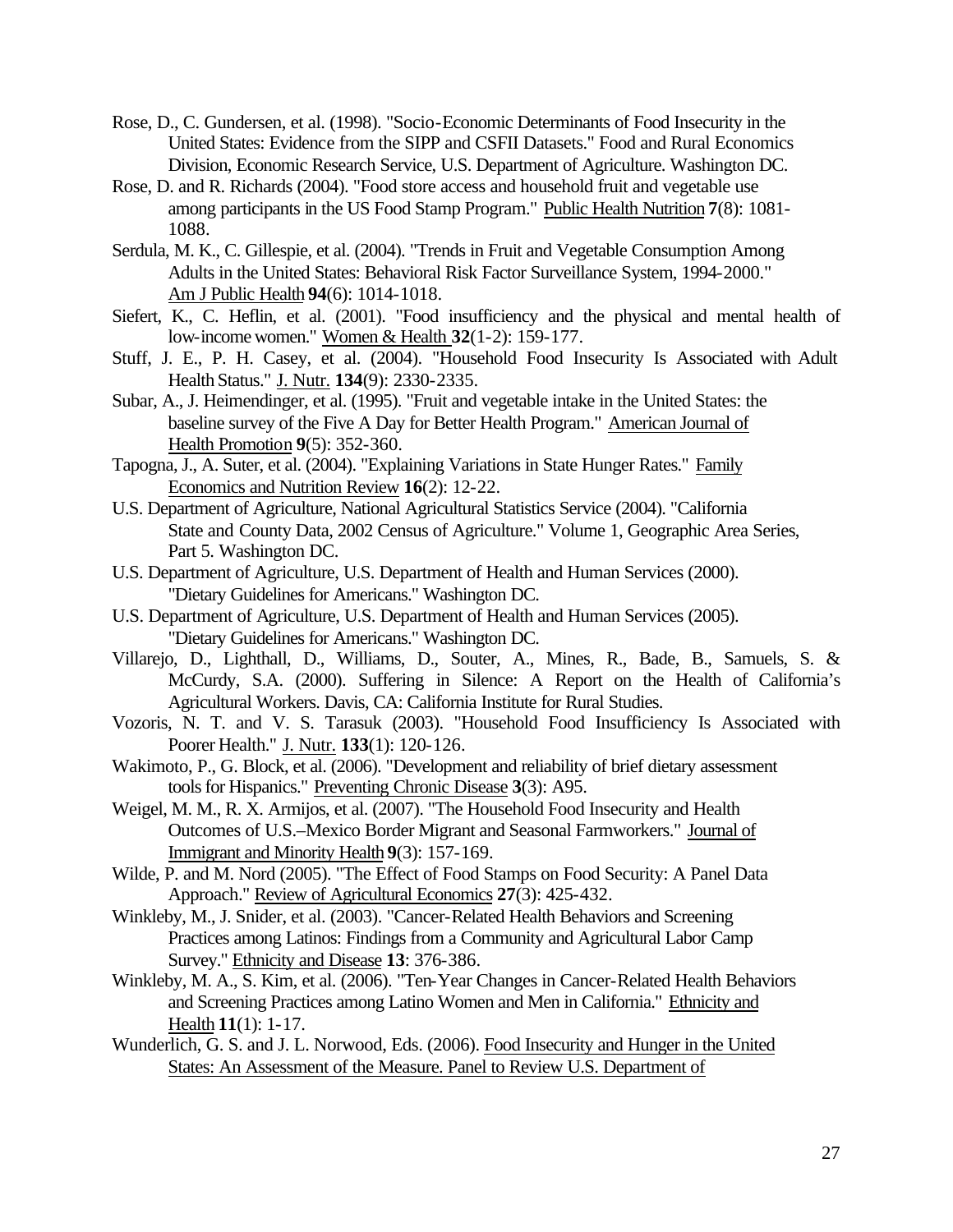Agriculture's Measurement of Food Insecurity and Hunger. Washington DC, The National Academies Press.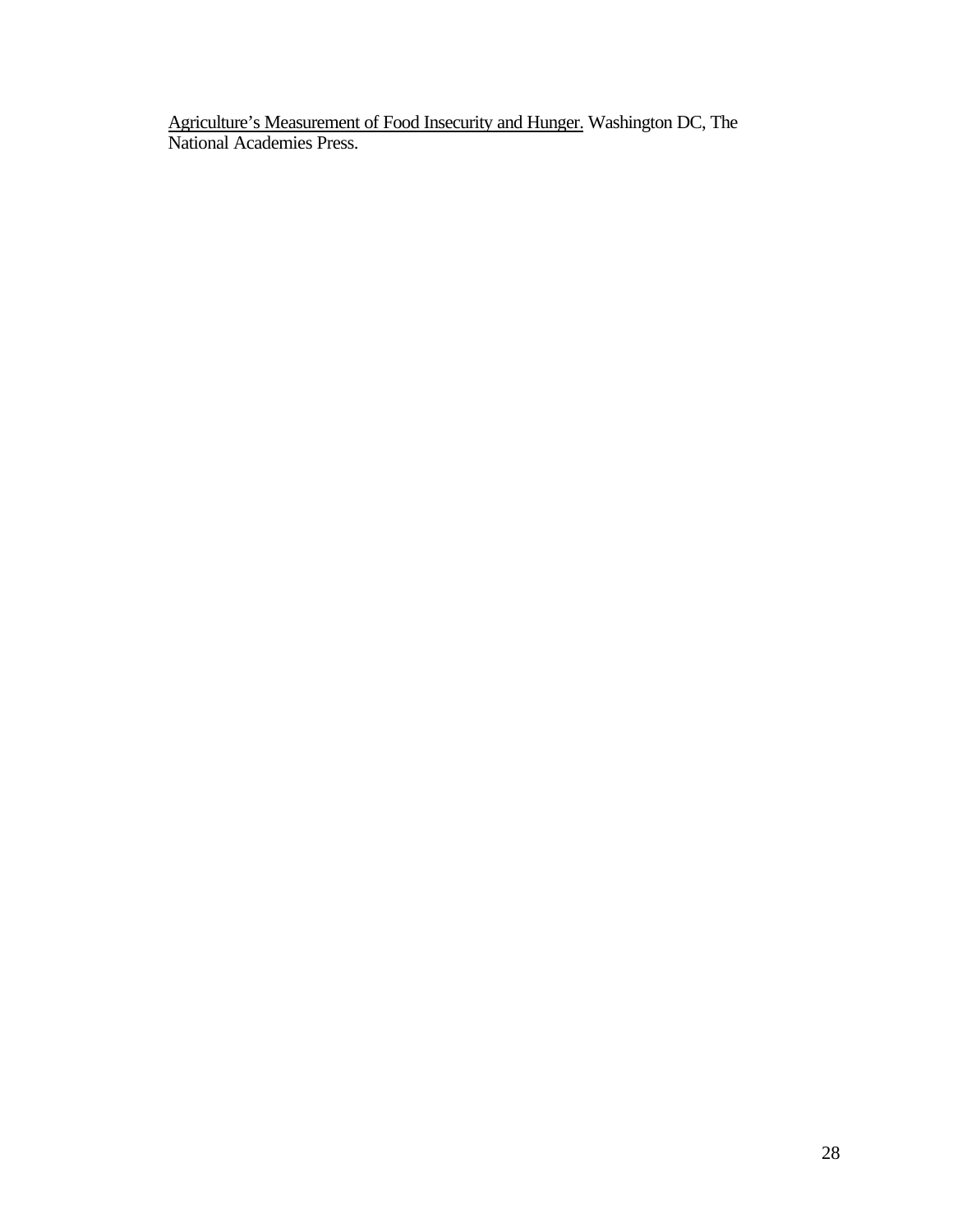## **APPENDIX A: DEFINING AND MEASURING FOOD SECURITY**

In 1990, the American Institute of Nutrition released definitions of food security, insecurity and hunger that are still considered standard today (Anderson 1990). These definitions are presented below in Table 13.

| Table 13. Definitions of food security, food insecurity and hunger as developed by the American Institute of |
|--------------------------------------------------------------------------------------------------------------|
| <b>Nutrition. Source: (Anderson 1990).</b>                                                                   |

| <b>Food Security</b>   | "Access by all people at all times to enough food for an active, healthy<br>life. Food security includes at a minimum: (1) the ready availability of<br>nutritionally adequate and safe foods and (2) an assured ability to<br>acquire acceptable foods in socially acceptable ways (e.g., without<br>resorting to emergency food supplies, scavenging, stealing, or other<br>coping strategies)." |
|------------------------|----------------------------------------------------------------------------------------------------------------------------------------------------------------------------------------------------------------------------------------------------------------------------------------------------------------------------------------------------------------------------------------------------|
| <b>Food Insecurity</b> | "Limited or uncertain availability of nutritionally adequate and safe<br>foods or limited or uncertain ability to acquire acceptable foods in<br>socially acceptable ways."                                                                                                                                                                                                                        |
| <b>Hunger</b>          | "The uneasy or painful sensation caused by a lack of fooda potential,<br>although not necessary, consequence of food insecurityHunger may<br>produce malnutrition over time."                                                                                                                                                                                                                      |

Food security, as per the above definition, includes both a quantity (enough food) and a quality (nutritionally adequate and safe foods) component, as well as an access condition, in that people must be able to acquire food in a socially acceptable way. Food insecurity occurs when one or more of these criteria are not met. Depending on how food insecurity manifests itself and on its level of severity, hunger may or may not accompany it.

In the U.S., the standard measure of food security is the USDA's U.S. Household Food Security/Hunger Survey Module, or the "core module" as it is often called (Bickel et al. 2000). The core module consists of eighteen questions that determine a household's food security status. The core module is designed only to measure food insecurity that results from being unable to afford adequate food. It does not measure food insecurity caused by any other limitations, such as lack of time, illness, or lack of access to food retail. All questions in the core module are phrased so as to clarify that the situation to which the question refers has occurred as a result of a lack of money and not for some other reason. For example, a common phrasing reads: "Did you ever cut the size of your meals or skip meals *because there wasn't enough money for food [italics added]*?"

Depending on the answers that a respondent gives to the eighteen questions included in the core module, their household is scored on a continuum of food security/insecurity. In 2005, when this study was conducted, the continuum included four levels of food security and insecurity (Table 14). As the two categories of food insecurity with hunger tend to represent very small segments of most populations, they are often collapsed into the larger category of "food insecure with hunger."